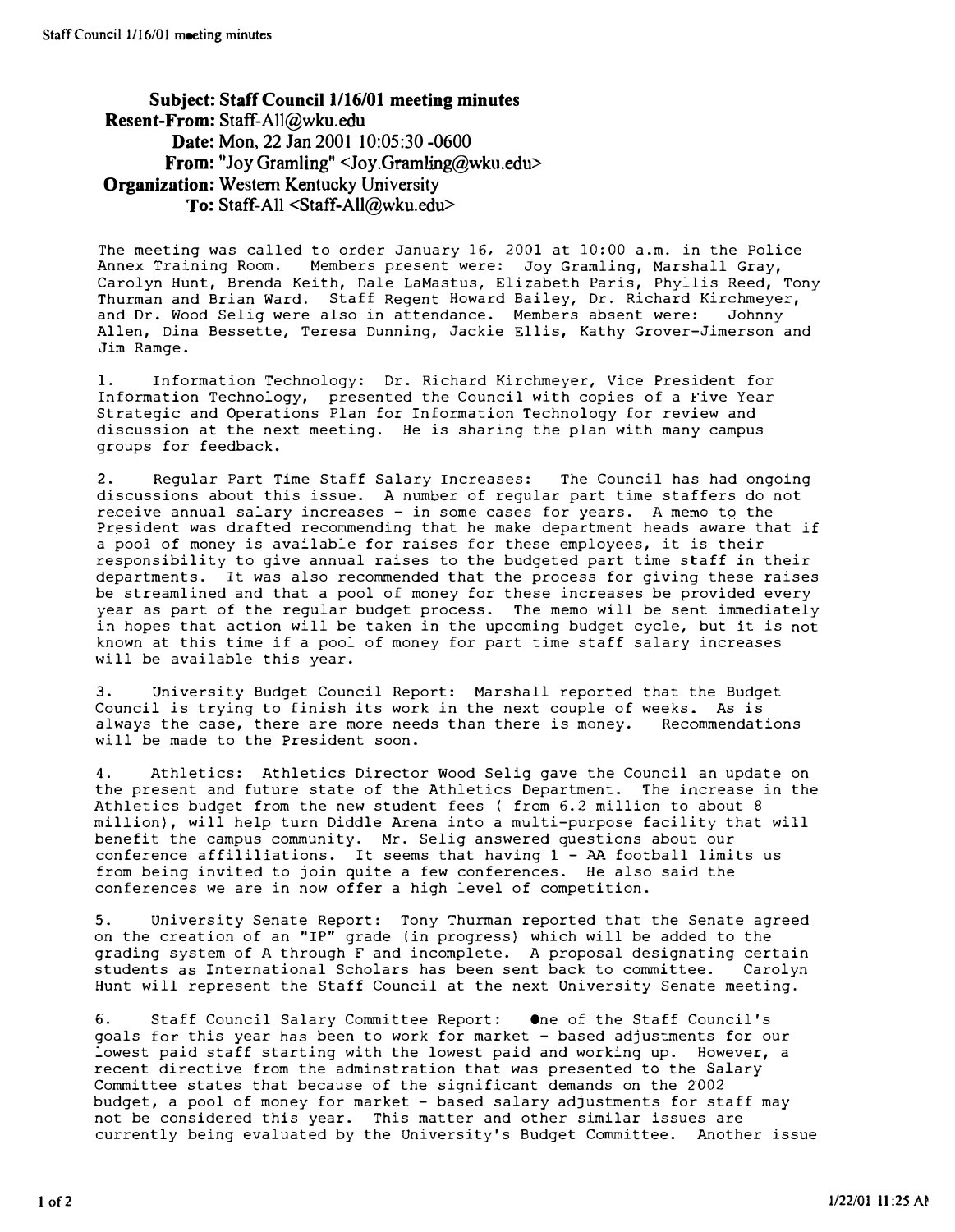that the Salary Committee is addressing is "in house equity". There was discussion of putting an approval process in place regarding new hires, promotions or transfer situations. An internal approval process could be incorporated into the present Form I request that would require department heads to look at the salaries of existing employees in the same pay band in that department before setting a salary for a new employee in that same pay band. The committee is also looking at pay bands and salary structures as they currently exist within each department. This will be a very time consuming task. Part time salary increases were also discussed.

7. Habitat for Humanity: Members will be making contact with local and campus participants in Habitat for Humanity to determine the feasibility of building a house for a Western employee by Western employees. Stay tuned.......

The next meeting of the Staff Council will be held February 13, 2001 at 10 a.m. in the Wetherby Administration Building.

The Staff Council wants to hear from you. Do you have a question, concern or comments? You can email the Staff Council: staffcouncil@wku.edu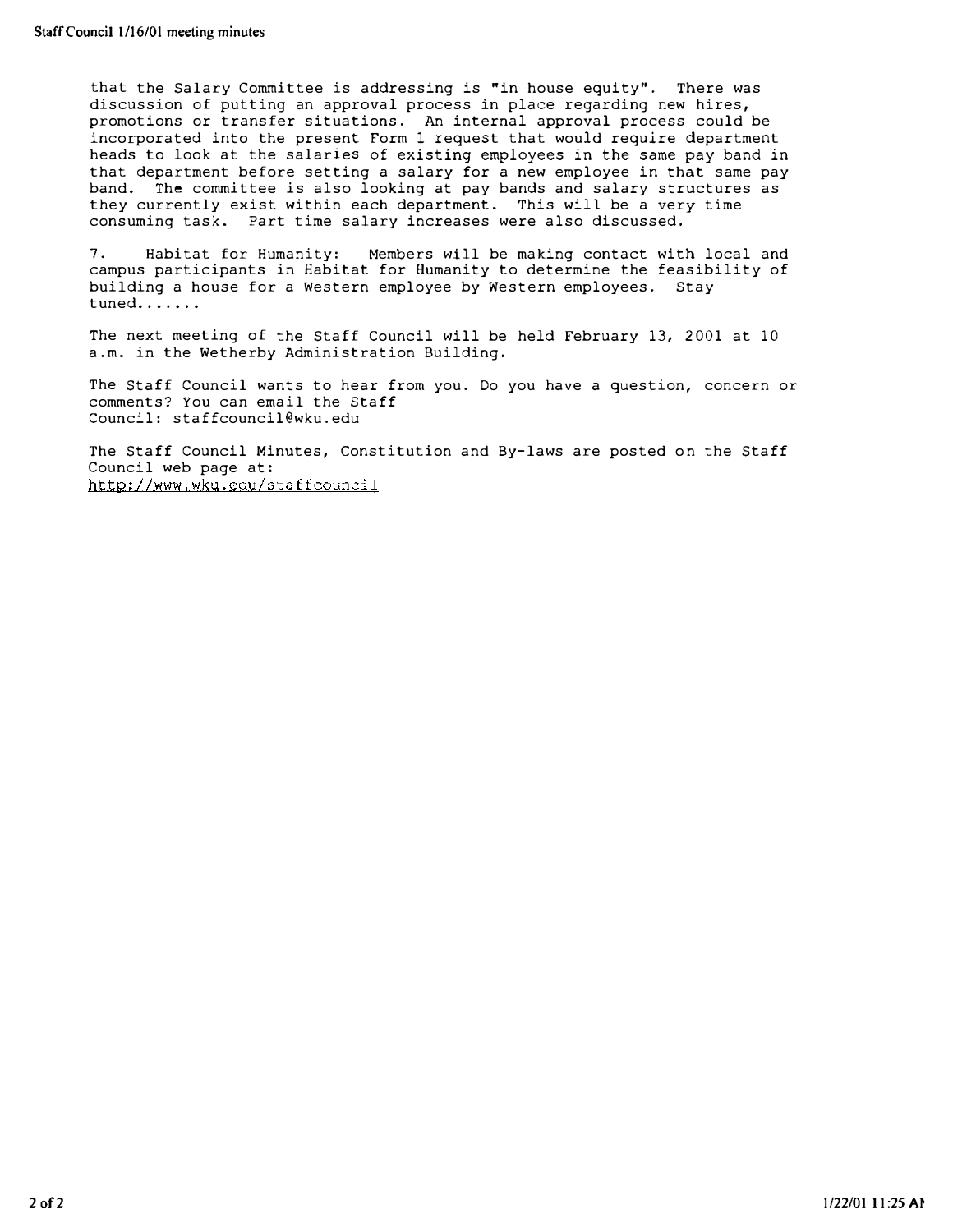Subject: Staff Council 2/13/01 meeting minntes Resent-From: Staff-All@wku.edu Date: Thu, 22 Feb 2001 08:29:26 -0600 From: "Joy Gramling" <Joy.Gramling@wku.edu> Organization: Western Kentucky University To: Staff-All <Staff-All@wku.edu>

The meeting was called to order February 13, 2001 at 10:00 a.m. in Potter Hall room 408. Members present were: Dina Bessette, Teresa Dunning, Joy Gramling, Marshall Gray, Kathy Grover-Jimerson, Dale LaMastus, Elizabeth Paris, Jim Ramge, Tony Thurman and Brian Ward. Dr. Richard Kirchmeyer was also in attendance. Members absent were: Johnny Allen, Jackie Ellis, Carolyn Hunt, Brenda Keith and Phyllis Reed.

1. Information Technology: Dr. Richard Kirchmeyer, Vice President for Information Technology answered questions and heard discussion of the five year strategic plan for information technology for the campus. Several suggestions were made and will be considered for inclusion in the final version of the plan. Suggestions included: offering extensive training to all employees the next time we go to a different operating system (windows 2000), becoming a "test bed" for new technologies (which is much more feasible now that we will soon have an Engineering College), and ensuring that new employees receive the computer training they need before being placed on the job. The Council commends Dr. Kirchmeyer and his staff for this thorough and ambitious plan.

We also discussed with Dr. Kirchmeyer the issue of access to computers for all employees. There was a consensus that all staff should have the opportunity to have an e-mail account and access to the web for research or communication. Even though this may not be part of an employee's job duties, these activities could take place during break times, lunch or after work if access was provided. Employees need to be made aware that they have an e-mail account here at WKU - all they have to do is activate it. They can also use campus computer labs to access e-mail and get on the web. But what we'd also like to see is more computers made available to employees in break rooms or other locations ( especially in Facilities Management where access is limited to supervisors, management and clerical employees) to make it easier for employees to make use of the technology available to them. Dr. Kirchmeyer was supportive of this idea and will look into it further.

2. University Budget Council Report/Market Adjustments: Marshall hit some of the highlights of the recommendations sent to the President by the Budget Council recently including the 2% raise pool. Staff Council was in agreement that the 2% pool should be distributed "across the board" rather than by merit and it now appears that's how it will happen. There will be a small pool of \$75,000 for market adjustments for staff available, however it is unclear who will decide how that money will be distributed. This pool was created by splitting a pool originally designated for the fourth year of a five year plan to bring faculty salaries up to market value. However, there has been no plan in place to accomplish the same thing for staff, so this is a

small step in the right direction. It has been requested that the University Budget Council stay together as a standing committee for the rest of the year rather than disbanding as in previous years, in order to deal with ongoing budget issues. Marshall has offered to work with the Staff Council representative on the Budget Council next year in order to share all he has learned this year and provide continuity to the process. He will also work toward additional staff representation on next year's Budget Council.

3. Part Time Issues: It was brought to the Council's attention that there are situations on campus where a part time employee is working two part time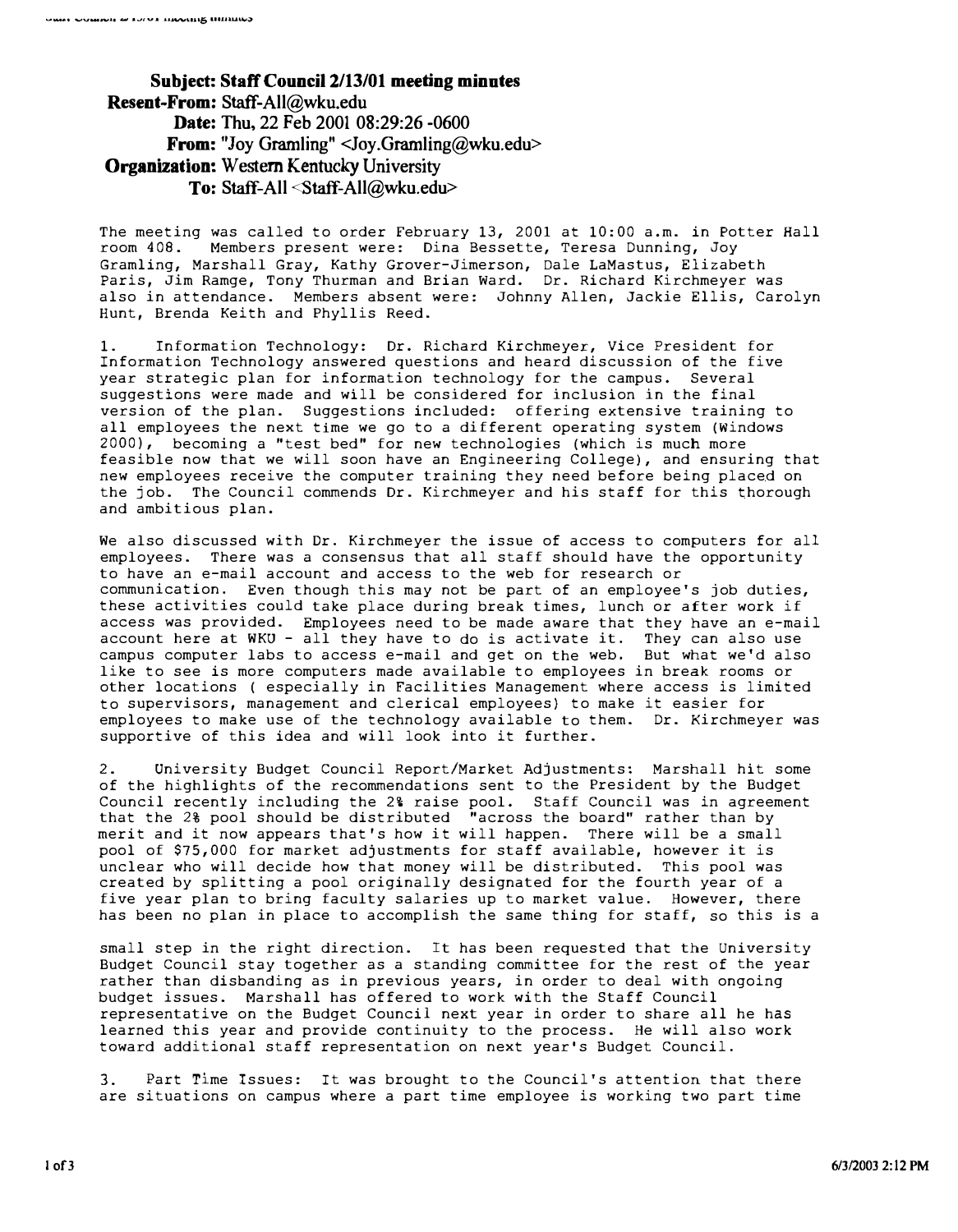jobs that together add up to full time hours. The question is - is that person eligible for benefits? The answer from the Department of Human Resources is - no - not at this time, but that could change in the future with the upcoming Banner implementation and Administrative approvals. A second question dealing with this scenario is - can the employee be paid overtime for any hours worked over 40 in one week? The answer is - yes - and the overtime would be paid by the department where the overtime was worked.

 $\sigma$  ----------

Another interesting fact is that if a part time employee works one hundred hours or more per month over a 6 month period, the University is automatically required by the state to pay into a retirement account for that part time employee and the employee is required to contribute the mandatory contribution level of the state The department that employs the permanent part time employee is responsible for employer paid retirement costs (if working in two departments, both departments share the cost). We will invite Tony Glisson, Director of Human Resources to our next meeting to answer questions we have about this and other issues that came up later in our 3 hour meeting.

4. Family Medical Leave Act (FMLA): Jim Ramge asked the Council to consider the fairness of how the FMLA is implemented on this campus. A staff member can take up to twelve weeks approved medical leave for himself/herself or immediate family but must exhaust all sick and vacation leave first, then go on unpaid status. A faculty member can take up to twelve weeks leave and be paid the entire time since most departments will simply fill in for the absent faculty member. On the surface this may seem to be unfair but is complicated by the fact that staff employees have certain leave benefits that the faculty do not such as being paid for up to 24 vacation days upon leaving the University or being able to use accumulated sick leave accruals (KERS only) toward retirement credit. Faculty do not accrue sick leave balances to be credited toward retirement calculations. The federal policy regulates that the employer must allow the employee off for qualifying reasons if that employee is "eligible" including having worked for the employer for at least 1 year and 1250 hours over the prior 12 months. Up to 12 weeks of FMLA leave may be provided in an "unpaid, job protected leave for certain medical reasons". The Council will follow up on this issue. The Council will follow up on this issue.

5. Staff Council Salary Committee: This committee is continuing to focus on comparisons by pay band for each administrative department, They are about halfway through the process. Some small discrepancies have been found but nothing alarming so far. This committee would like to be able to provide feedback to the Staff Council and make a group recommendation to the Administrative Council regarding distribution of the \$75,000 market adjustment pool for staff. We have been advised by the Human Resources Department that President Ransdell will make the final approval regarding the distribution of this money.

6. Habitat for Humanity Update: We found out that there used to be a student group on campus which has been defunct for several years now. We will be in contact with the President of the local chapter in Bowing Green and will have future discussions about what our level of involvement will be.

The next meeting of the Staff Council will be March 13, 2001 at 10:00 a.m. in the Orientation Room of the Kentucky Building.

The Staff Council wants to hear from you. Do you have a question, concern or comments? You can now email the Staff Council: staffcouncil@wku.edu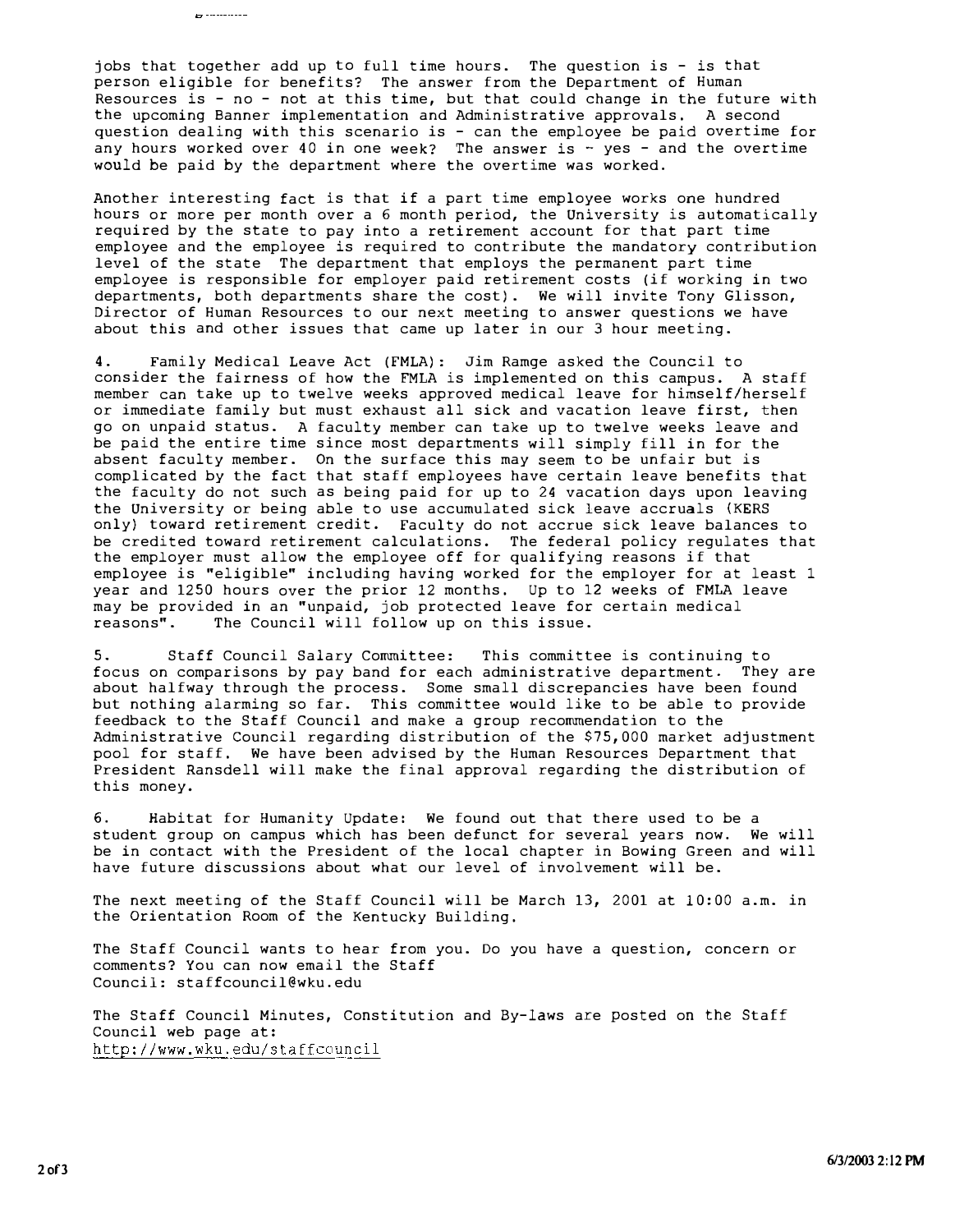Subject: Minutes of Staff Council Meeting 3/13/01 Resent-From: Staff-All@wku.edu Date: Thu, 15 Mar 2001 16:27:12 -0600 **From:** "Joy Gramling"  $\langle$ Joy.Gramling@wku.edu> Organization: Western Kentucky University To: Staff-All <Staff-All@wku.edu>

The meeting was called to order March 13, 2001 at 10 a.m. in Room 100 of the Kentucky Building. Members present were: Dina Bessette, Teresa Dunning, Jackie Ellis, Joy Gramling, Kathy Grover-Jimerson, Carolyn Hunt, Brenda Keith, Dale LaMastus, Elizabeth Paris, Jim Ramge, Tony Thurman, Phyllis Reed and Brian Ward. Members absent were: Jobnny Allen and Marshall Gray.

1. A question and answer session had been scheduled with Tony Glisson but at the last minute he was unable to attend. He will be invited back to our next meeting and a full report on the questions and the answers will be made in April.

2. Elections: The Staff Council elects new representatives every April. This year we have two openings to fill- one position representing part time employees (now Kathy Grover-Jimerson) and one representing professional non faculty (now Marshall Gray). The rest of the members have another year left on their terms. The timetable is as follows:

March 23 - memo announcing the election and calling for nominations goes out to employees in the 2 categories that will be voting.

April 6 at 4:30 p.m. - deadline for nominations,

April 11 - sample ballot will be sent to employees eligible to vote

April 25 - Election Day

Details will be forthcoming....

3. Staff Council Priorities: The Council reviewed the priorities that we set at the beginning of the school year to gauge our progress. Health Insurance became a top priority that was addressed in an equitable way when the University upped it's contribution to \$31S/month per employee. The Council joined together with the University Senate to ask the Administration to raise the contribution. Our other top priority was to improve staff salaries. Some amount of progress has been made in this area and some groundwork has been laid to further the cause next year. The Staff Council is in agreement with Dr. Ransdell ensuring that a pool of money was available for staff market adjustments this year. This pool will be distributed to BSA's, BSA group leaders, and the the Grounds Crew in pay bands 101, 102 and 103, and some members of the Police Department. Although \$75,000 will not go very far. we feel it is a step in the right direction. The Council will continue to keep this issue at the forefront. We have not made any progress on the question of compensation for longevity this year. We feel that years served should be considered when raises are being given That would go a long way in solving the problem of salary compression (when year to year increases in starting salaries outpace year to year raises) but more work needs to be done on this one. Service Awards: The Staff Council agrees that the budget constraints that currently exist do not warrant addressing this issue at this time. KTRS: This has been a complicated issue. Those of you that are concerned about this (using accumulated sick days toward retirement as employees in KERS are able to do) can't be any more frustrated than those who have been working on this committee. It's been difficult getting information from Frankfort and we are awaiting further information before taking this issue to the University Senate to ask the Executive Committee to consider implementing a formal sick/vacation leave policy. This work will more than likely continue into next year.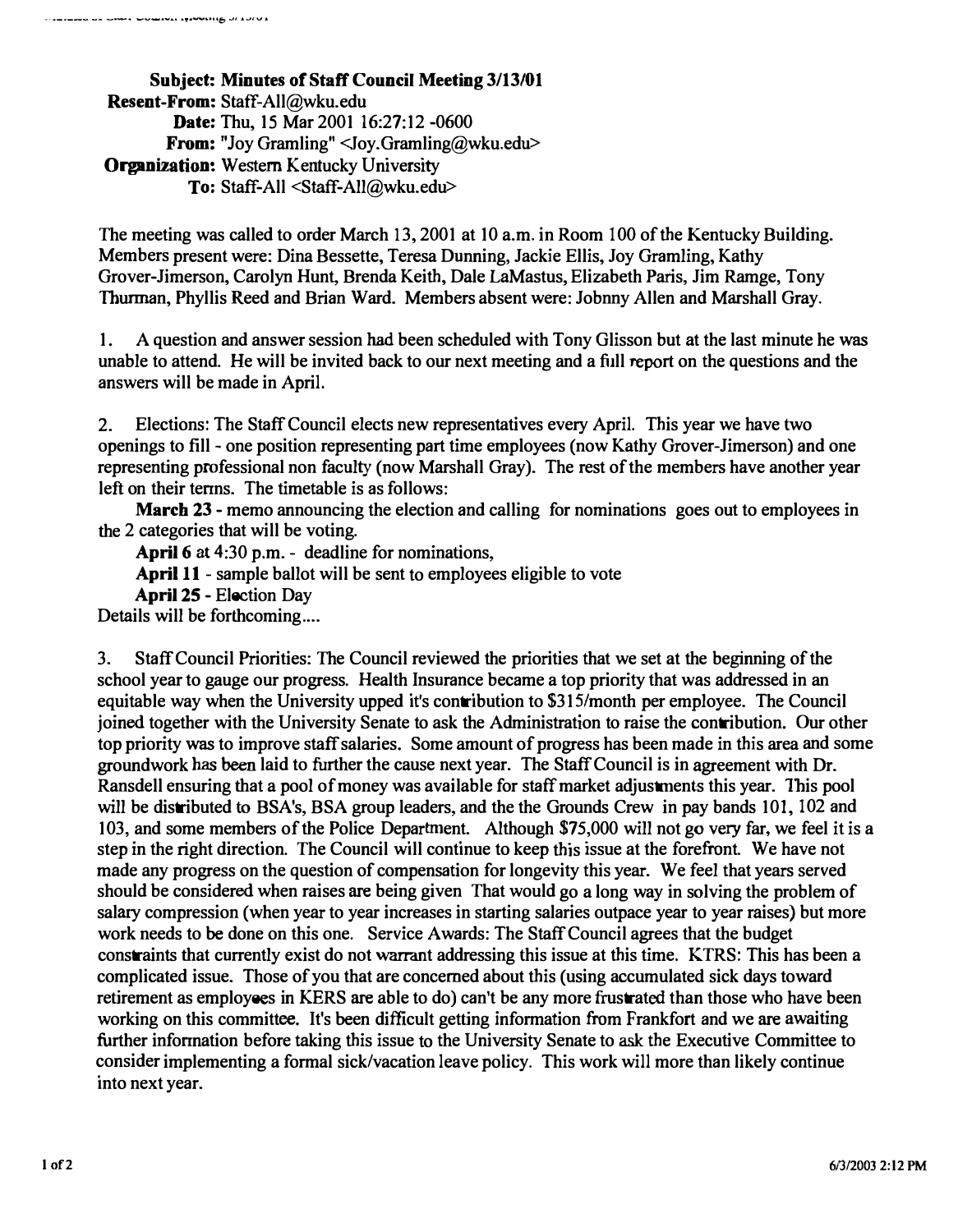4. Report from the Staff Council Salary Committee: The Committee concluded their analysis of current salaries at WKU. For the most part, there were no major inequities found in the current pay bands (they analyzed staff positions university wide by pay band within each department and /or work unit). Most departments are hiring and compensating their employees at equitable levels within each organization, although a few cases were discovered where minimum pay levels were not being observed and enforced. This committee will continue to work to ensure staff market adjustments are addressed in upcoming

budget cycles.

5. University Senate: Elizabeth Paris and Jackie Ellis will represent the staff at the University Senate meeting this month.

The next meeting of the Staff Council will be Wednesday April 18, 2001 at 10 a.m. in DUC room 226.

The Staff Council wants to hear from you. Do you have a question, concern or comments? You can now email the Staff Council: staffcouncil@wku.edu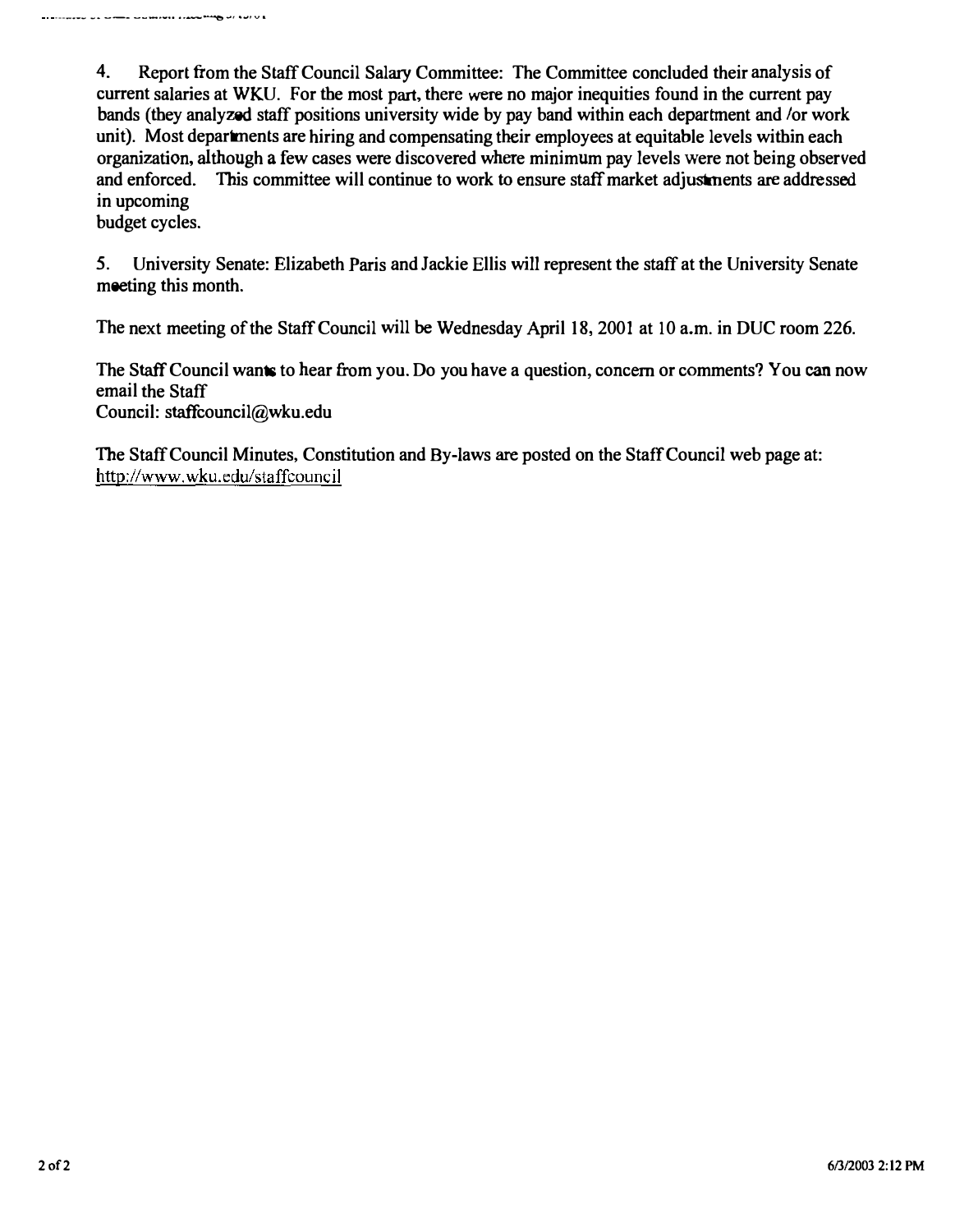Subject: Staff Council minutes of 4/18/01 & 5/2/01 meetings Resent-From: Staff-All@wku.edu Date: Fri, 04 May 2001 14:15:49 -0500 From: "Joy Gramling" <Joy.Gramling@wku.edu> Organization: Western Kentucky University To: Staff-All <Staff-AlI@wku.edu>, Gene Tice <Gene.Tice@wku.edu>

Our regular monthly meeting was held April 18,2001 at 10 a.m. in DUC room 226. Most of the meeting time was spent

discussing a proposed payroll change with University administrators Tony Glisson, Len Kogut, Jim Cummings and Dr. Gene

Tice. The Council decided to take some time to look into the issue and come together for a special meeting to consider the

payroll issue again. The following minutes include discussions from both meetings:

The Special Meeting was called to order May 2, 2001 at 9:30 a.m. in DUC Room 226. Members present were: Dina

Bessette, Teresa Dunning, Joy Gramling, Marshall Gray, Kathy Grover-Jimerson, Carolyn Hunt, Dale LaMastus, Elizabeth

Paris, Phyllis Reed, Tony Thurman, and Brian Ward. Staff Regent Howard Bailey, Dr. Gene Tice, Tony Glisson, Len Kogut

and Jim Cummings were also in attendance. Members absent were: Johnny Allen, Jackie Ellis and Jim Ramge.

1. Payroll Issue: The implementation of the new Banner system has prompted the administration to look closely at making

existing systems more efficient. Presently there are three payroll systems. Exempt (or salaried) employees are paid monthly.

Some non-exempt (hourly) employees are paid bi- weekly and about 350 non-exempt employees are paid semi-monthly -

on the 15th and the 30th. The administration was considering putting the semi-monthly employees on the bi-weekly pay

schedule to streamline the operation and improve time accounting methods. The problem is that bi-weekly is a delayed

payroll (2 weeks pay is held back) while semi-monthly is a current payroll. No matter how we looked at it, the

semi-monthly employees would have to lose 2 weeks pay this year in order to convert to the other payroll system (although

they would receive that pay when they leave the University). The Council voted unanimously against supporting this change

and recommended that the administration not pursue this course of action. Tony Glisson, Jim Curmnings and Len Kogut left

the meeting after the discussion but returned an hour later to announce that they will not move forward with this change and

will keep the 3 existing payroll schedules.

2\_ Questions for Human Resources: At the April meeting Tony G1isson answered the following questions:

Q. Family Medical Leave Act - Is there any way to equalize how this program is applied to faculty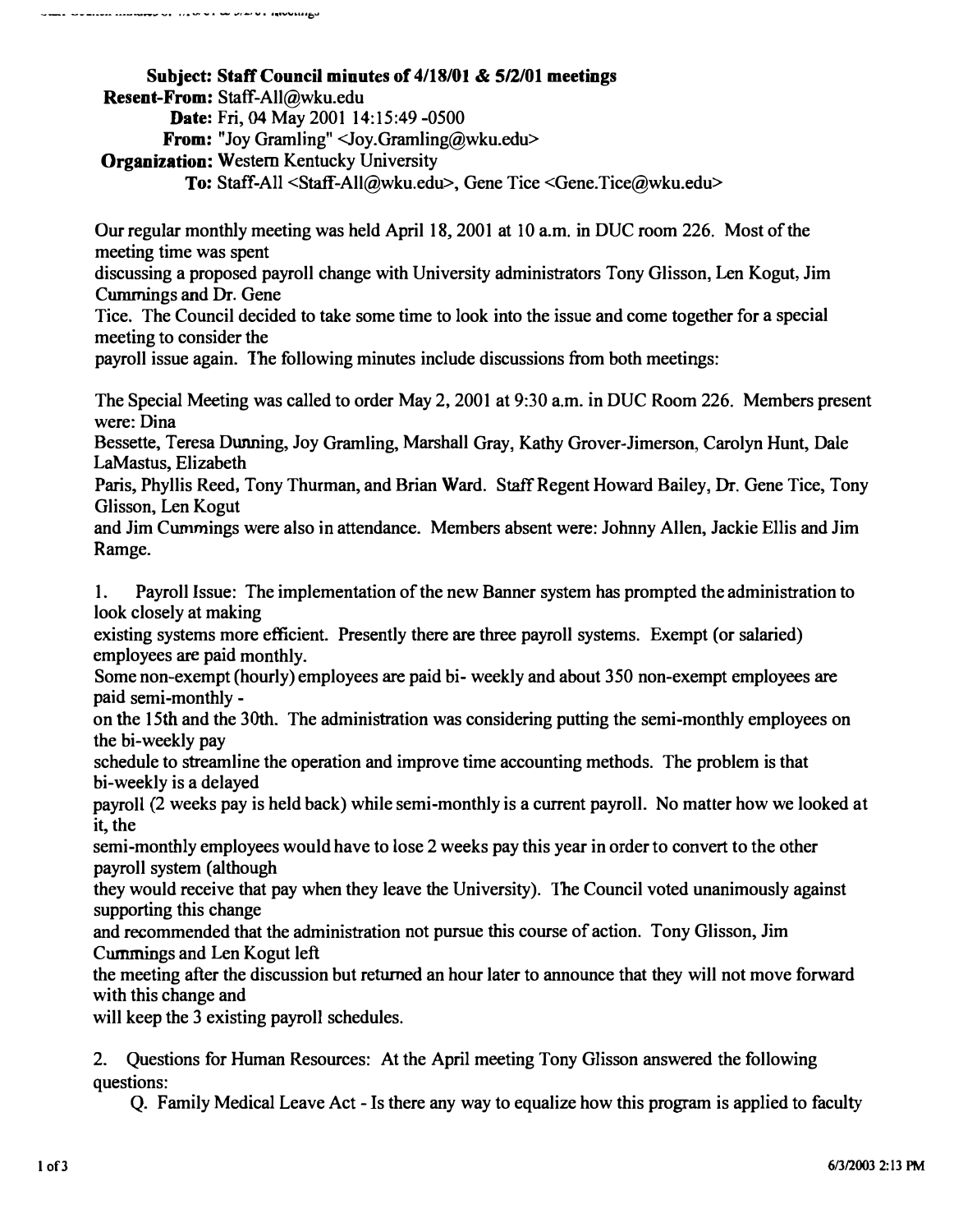and staff'?

\_\_\_ \_\_\_\_\_\_\_ \_\_\_\_\_\_\_\_ v\_ .. \_\_ • \_\_\_\_ • \_\_\_ ••• \_\_ ••• ..,..

A. The FMLA requires only that the University hold a person's job for 12 weeks when they must be off for personal or

family illness. How an employee accounts for that time and is or is not paid is not covered by the Act and depends on a

number of variables. Faculty and Staff have different time accounting methods and that is not likely to change any time soon.

Q. Will the new Banner system be able to track part time employees more efficiently?

A. There are several categories of part time employees so you have to know what you're looking for but yes, it will

make it easier.

Q. Is there a workplace violence policy in place at WKU?

A. No, hut a policy is being drafted, so we may have one in the near future.

Q. Is there a fonnal appeals process if you don't agree with your yearly job perfonnance appraisal?

A. Put your objections in writing and submit that to Human Resources. It will be attached to your evaluation. You may also take it through administrative channels by going to the next level above your boss and on to the next level etc.

Q. What can an employee do if he/she feels retaliation from the boss for a "bottoms up appraisal"?

A. Go through administrative channels.

3. Staff Council Election: There will not be a fonnal election this year because we received exactly the right number of

nominations to fill the available slots. We would like to welcome new members Deborah Cole, Part Time Employee

Representative from the Kentucky Museum, Dana Divine, Professional Representative from Educational Television Service,

and Brad Stinnett, Professional Representative from Intramural and Recreational Sports. New members will attend the Staff Council Retreat in June.

4. Health Insurance Committee Report: Joy Gramling and Tony Thurman asked the Council for feedback on our present

plan designs (Plan A and Plan B). It was mentioned that we are having to pay a lot for prescriptions this year. A generic

brand is not always available or effective and the non generic drugs cost more out of pocket. The Council gave the medical

reimbursement accounts high marks and talked about what a positive benefit this has been. These comments will be taken

back to the University Health Insurance Committee.

5. Staff Leadership Program: At the April meeting a leadership program for staff was discussed. Dr. Stephen House of

the WKU Institute for Economic Development has developed a year long program that would teach staff essential leadership skills and team building. Staff from all employment levels would be eligible for this program - applicants would be selected on potential rather than credentials. We will be exploring funding options for this program which would benefit 20 - 25 staff members each year. The Council is really excited about the possibilities!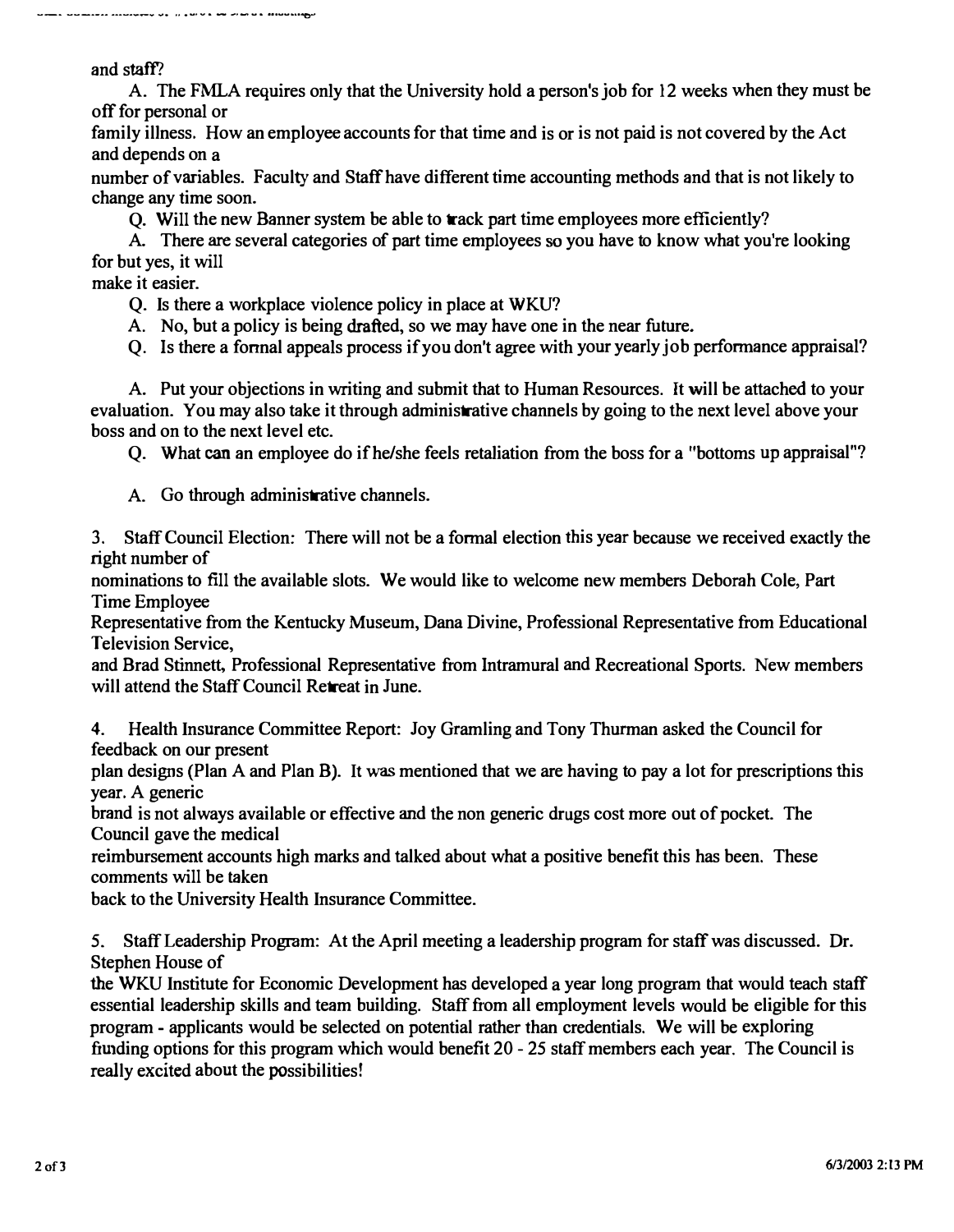6. June Retreat: Plans have begun for the annual Staff Council retreat in June. Included in the agenda will be orientation

for new members, developing a calendar of events and establishing our priorities for next year.

The next meeting of the Staff Council will be the June Retreat - time and place to be announced.

The Staff Council wants to hear from you. Do you have a question, concern or comments? You can now email the Staff

Council: staffcouncil@wku.edu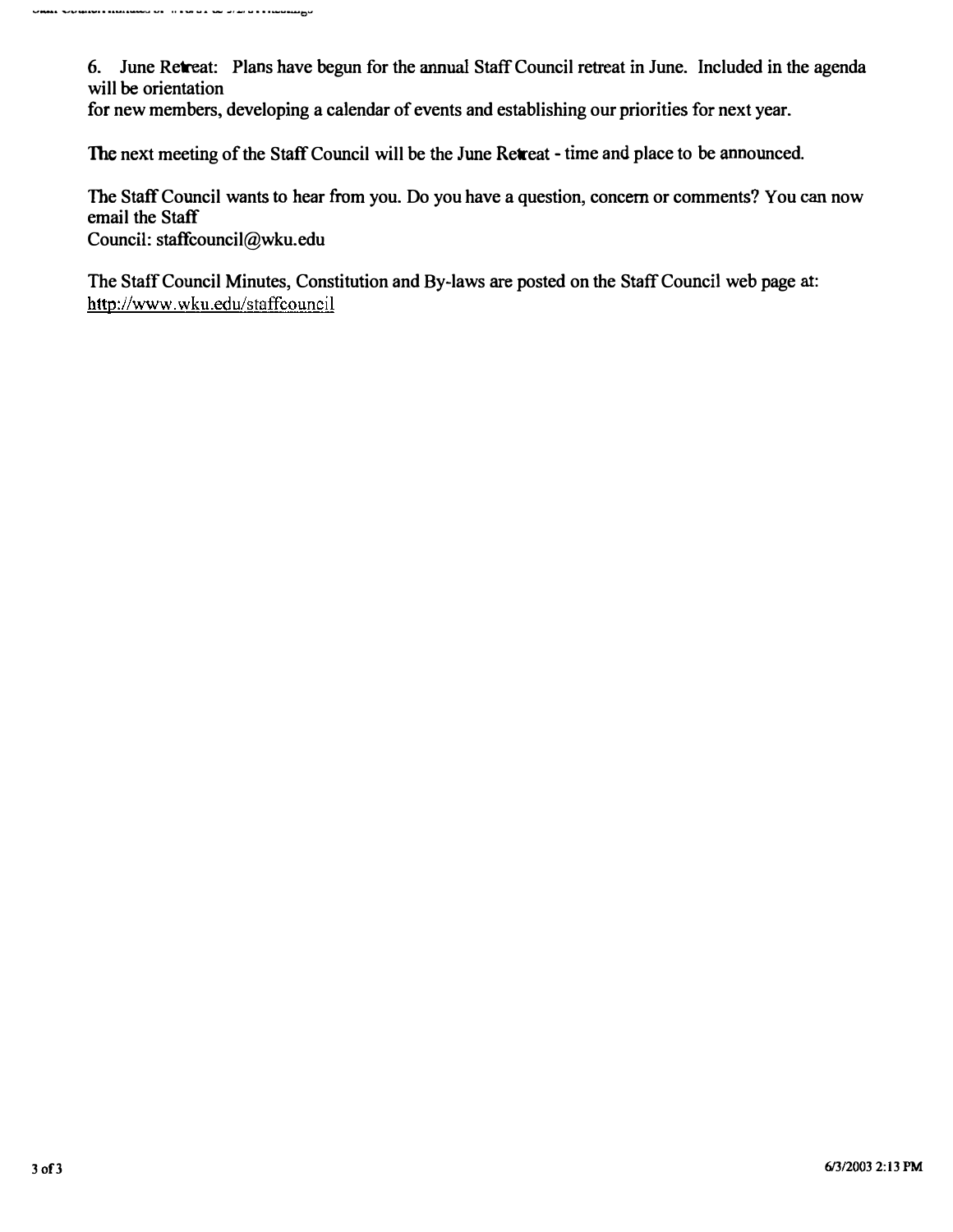# Subject: Staff Council 7/12/01 meeting minutes and Retreat wrap-up

Resent-From: Staff-All@wku.edu

Date: Tue, 17 Jul 2001 16:04:50 -0500

From: "Joy Gramling" <Joy.Gramling@wku.edu> Internal

Organization: Western Kentucky University

To: Staff-All <Staff-AlI@Wku.edu>

## Retreat Wrap-Up

The WKU Staff Council held its annual retreat June 26, 2001 at the L.D. Brown Agricultural Exposition Center. Thanks go out to Darrell Towe, Director and the DFM custodial staff for their hospitality. The day was spent setting goals, establishing

priorities, and getting organized for next year. Our top priorities will be: working for better staff salaries, addressing part time

employee issues, and enhancing our health insurance/benefits package. Work will continue on the issue of staff employees in

the KTRS retirement system using sick days toward retirement, with hope of finishing that work by the end of fiscal year

2002. Staff Service (longevity) Awards have been taken off the priority list for this year due to anticipated budget constraints. New officers were chosen: Chair - Joy Gramling, Treasurer - Johnny Allen, Secretary - Elizabeth Paris. Brad. Stinnett will be the new web master. Our web site will soon be updated with our accomplislunents from last year and other items of interest. In the afternoon Tony Glisson - Director of Human Resources, Dr. Steven House - Executive Director of the Institute for Economic Development, and Sharon Woodward - Program Coordinator of Continuing Education spoke about a staff leadership program that the Council has been very interested in. Johnny Allen, Dina Bessette and Jim Ramge will work with Sharon and Tony in an advisory role to help develop the program. The Council hopes to meet with Dr. Ransdell several times this year to keep the channels of communication open between the staff and the administration.

Meeting Minutes of  $7/12/01$ 

The meeting was called to order at 9 a.m. in the Facilities Management Conference Room. Members present were: Johnny

Allen, Dina Bessette, Deborah Cole, Dana Divine, Teresa Dunning, Joy Gramling, Carolyn Hunt, Dale LaMastus, Jim Ramge,

Tony Thurman and Brian Ward. Staff Regent Howard Bailey was also in attendance. Members absent were: Jackie Ellis,

Elizabeth Paris. Phyllis Reed and Brad Stinnett.

1. Regent's Report: Howard Bailey caught the Council up to date on the latest Board actions that took place at the Board

Retreat and meeting held in June.

\* Tuition and fees have now been combined. Units that have received money from fees in the past will still receive it plus an

annual cost of living raise (mandated by a previous Board action). Funding for these units will not go up in direct proportion to

a raise in tuition rates.

- \* The purchase of the Bowling Green Mall is not a done deal. It is still being worked on in Frankfort.
- \* There was discussion about the plan to give Diddle Arena and other WKU athletic properties to the city of Bowling Green as collateral to come up with money for the Diddle renovation plan. The Staff Council strongly urged Regent Bailey to vote

against this concept. The Board of Regents meets again August 17, 2001.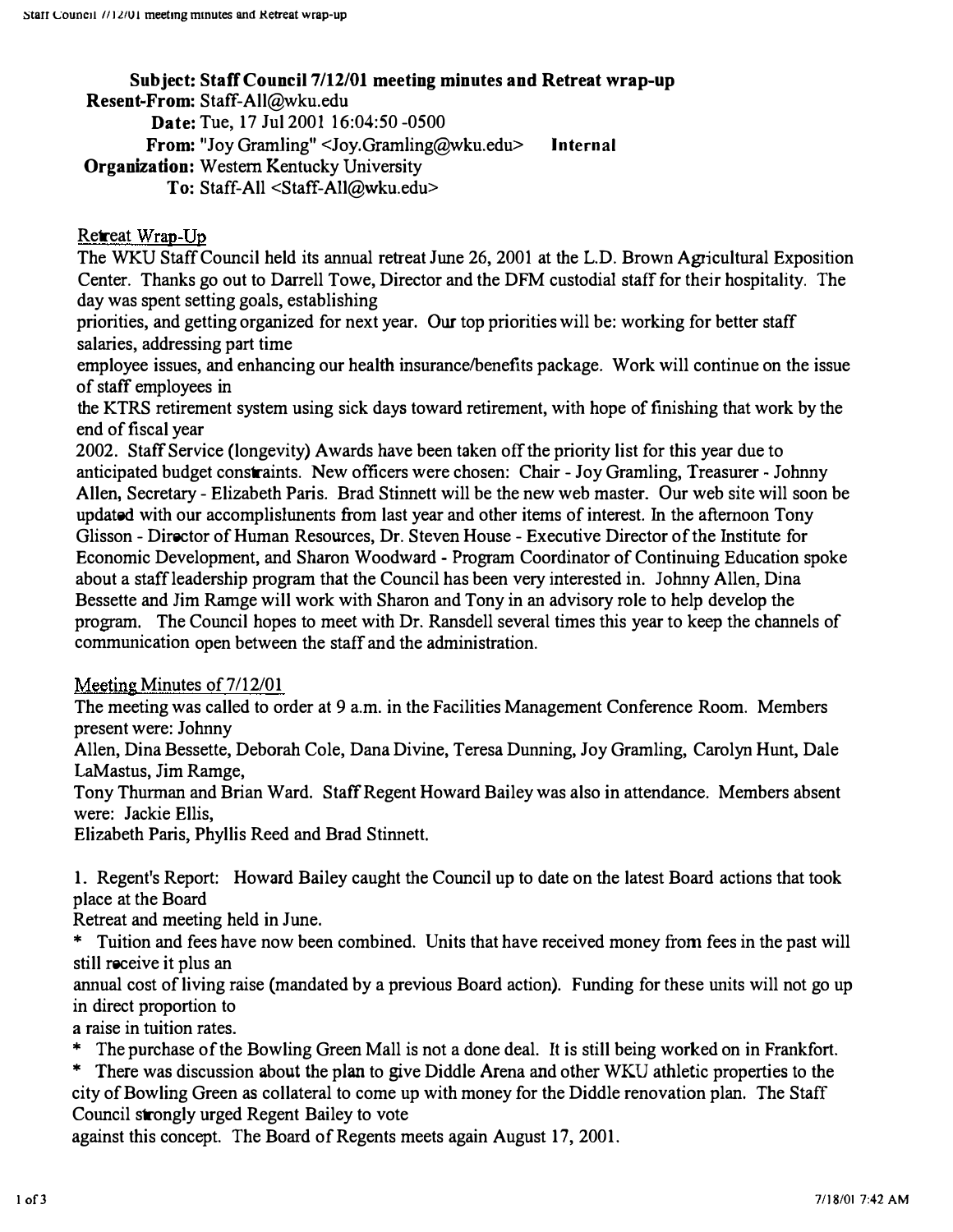2. Staff Leadership Program: The advisory committee (Johnny, Dina and Jim) met with Dr. Tice last week to seek his

support for this program. The program would help develop personal leadership skills through a year long series of classes covering such topics as communicating assertively, working with a team, priority Itime management and habits of successful people. Any staff member would be eligible to apply for the program and participants would be selected based on future potential rather than on past

accomplishments. Up to 25 staff members would be in the leadership class in any given year. Dr. Tice is supportive of the concept and will talk to the President and the Administrative Council about the feasibility and funding options available.

3. Part Time Employee Issues: The Council has had an ongoing concern for Western's part time employees. They receive no benefits and in some cases do not receive annual raises. Deborah Cole will chair a sub-committee that will develop a

questionnaire to be sent out to all part time employees that work 6 months or more out of the year. This survey will help gather

information about our part time employee population that will guide our actions in the coming year.

4. Standing Committees: Standing Committees were assigned for the upcoming year. The committees are: Part Time Issues

Committee and the KTRS Committee. The Salary Committee will be assigned at our next meeting. We hope to meet with the

President within the next month or so to discuss the upcoming budget crunch and how it will affect salaries.

5. Fall Break Brunch: Plans are already being made for the Fall Break Brunch which is scheduled for October 4, 2001 from

9-11 a.m. The location of the event is yet to be detennined. Various work committees were established to begin work on this project.

6. Other Business: Plans were made to update the list of Facilities Management employees who want to receive a hard copy

of the Staff Council minutes in their mailboxes. If there are any employees in your area who don't have access to a computer

or to campus e-mail who would like to receive the minutes in the mail, send the name and department to Elizabeth Paris, Office

of the Vice President for Information Technology.

The meeting adjourned at 11:35 a.m. The Staff Council meets again August 2, 2001 at 9 a.m. in the second floor conference room of WAB.

The Staff Council wants to hear from you. Do you have a question. concern or comments? You can now email the Staff Council: staffcouncil@wku.edu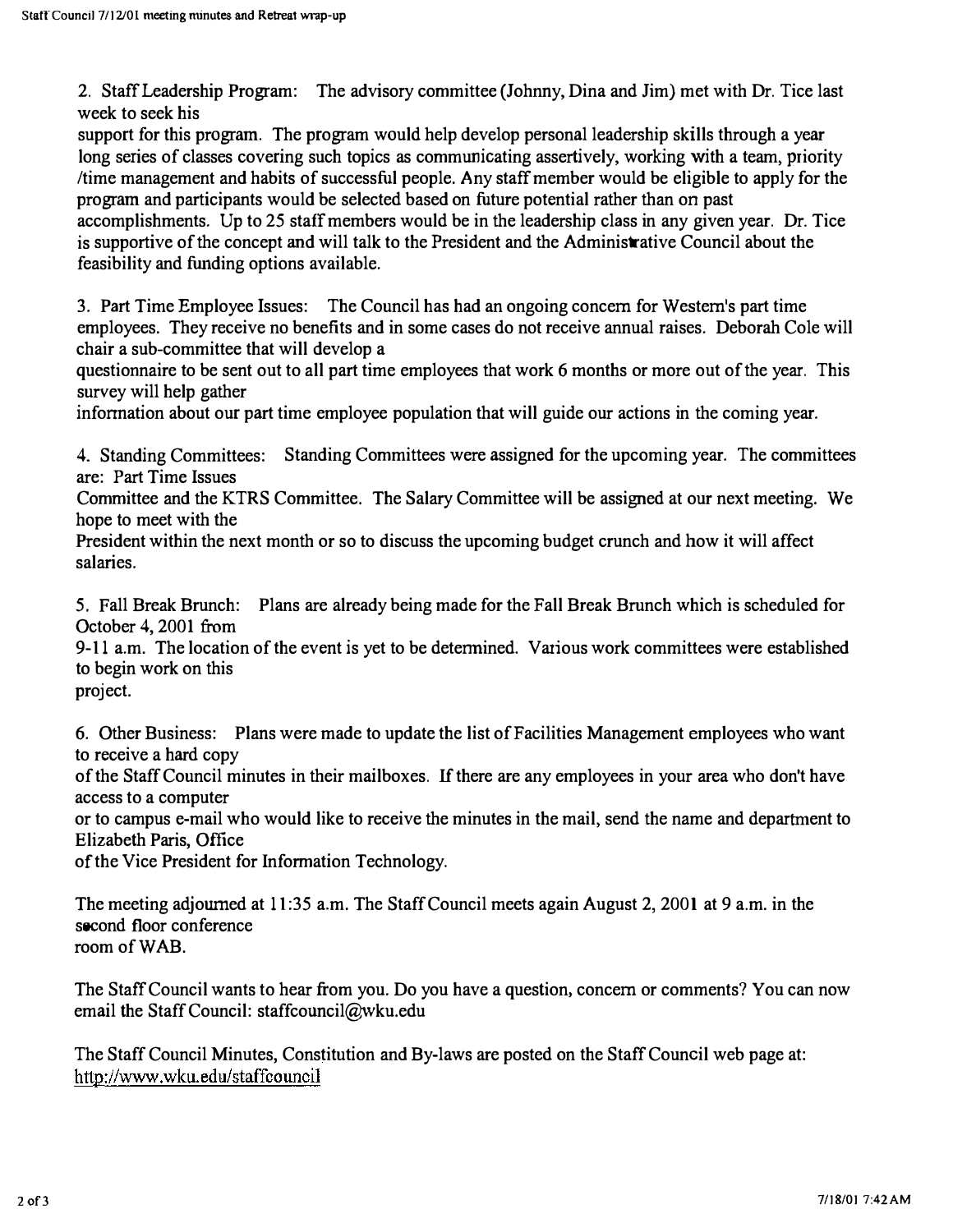#### Subject: Staff Council 8/2/01 Minutes Resent-From: Staff-AII@wku.edu Date: Mon, 06 Aug 2001 14:07:01 -0500 From: "Elizabeth Paris" <Elizabeth.Paris@wku.edu> Organization: Western Kentucky University To: Staff-All <Staff-All@wku.edu> Inlernal

The WKU Staff Council held its monthly meeting on 8/2/01 in Wetherby Administration Building. Members present were: Johnny Allen, Dina Bessette,

Deborah Cole, Teresa Dunning, Joy Gramling, Carolyn Hunt, Dale LaMastas, Elizabeth Paris, Phyllis Reed, Brad Stinnett, Tony Thurman and Brian Ward. Members absent were: Dana Divine, Jackie Ellis, Jim Ramge and ex officio member Staff Regent Howard Bailey.

1. Scott Abaus, Regional Manager of Primerica Financial Services. made a presentation to the Council on services offered by his company which could possibly be useful to the employees of Western Kentucky University. Primerica

is interested in offering employees of WKU a no cost opportunity for confidential financial planning. Interested parties would enroll with Primerica to receive a Financial Needs Analysis and meet with a Primerica representative. since the 'program, as explained, sounds as though it could be very helpful to interested employees and since there is absolutely no cost involved either to the employee or to WKU, the Staff Council plans to endorse this program with administration.

2. Staff Excellence Awards - Joy Gramling reported that she had been working with Tony Glisson on several issues associated with the upcoming Staff Excellence Awards. The Staff Council reviewed drafts of 2001 Selection Process and Nomination Forms and will provide Tony Glisson with suggested changes. The Council will recommend to Tony Glisson that two members of the Staff Council serve on the Selection Committee. After presentation of this years awards, the Council will evaluate whether to continue to present the awards at the annual Brunch or possibly the awards could be presented at the President's Annual Fall Meeting. The 2001 awards will be presented at the Fall Break Brunch to be held on October 4, 2001.

3. Health Insurance Issue - A WKU employee brought a problem to a Council member concerning a problem he was having with Med Ben about out-of-network charges. The Council is deferring this issue to the Insurance Committee and Human Resources.

4. Appointment of Salary Committee - The 2001 Salary Committee will consist of Elizabeth Paris, Chair, Dina Bessette, Deborah Cole, Jim Ramge and Brad Stinnett. The most important job of this committee is to determine a winning strategy to take before the Budget Council to acquire good raises for stafE.

5. �all Break Brunch - The Fall Break Brunch will be held 2001. IE renovations are complete the event will be held on DUC, alternate sites were discussed. Committee reports were presented to the Council. on October 4, the 1st floor of

6. Part Time Committee Report - Deborah Cole reported that the committee has secured a list of Benchmark Institutions and will be contacting the Human Resources Departments of these institutions to gain information on what benefits and services are offered to their part time employees. A questionnaire will be designed to be sent to all part time WKU employees concerning what benefits or services they would utilize.

7. Staff Council Web Page Update - Brad Stinnett, Staff Council Webmaster, reported work in progress. He has done a great job updating the constitution

ť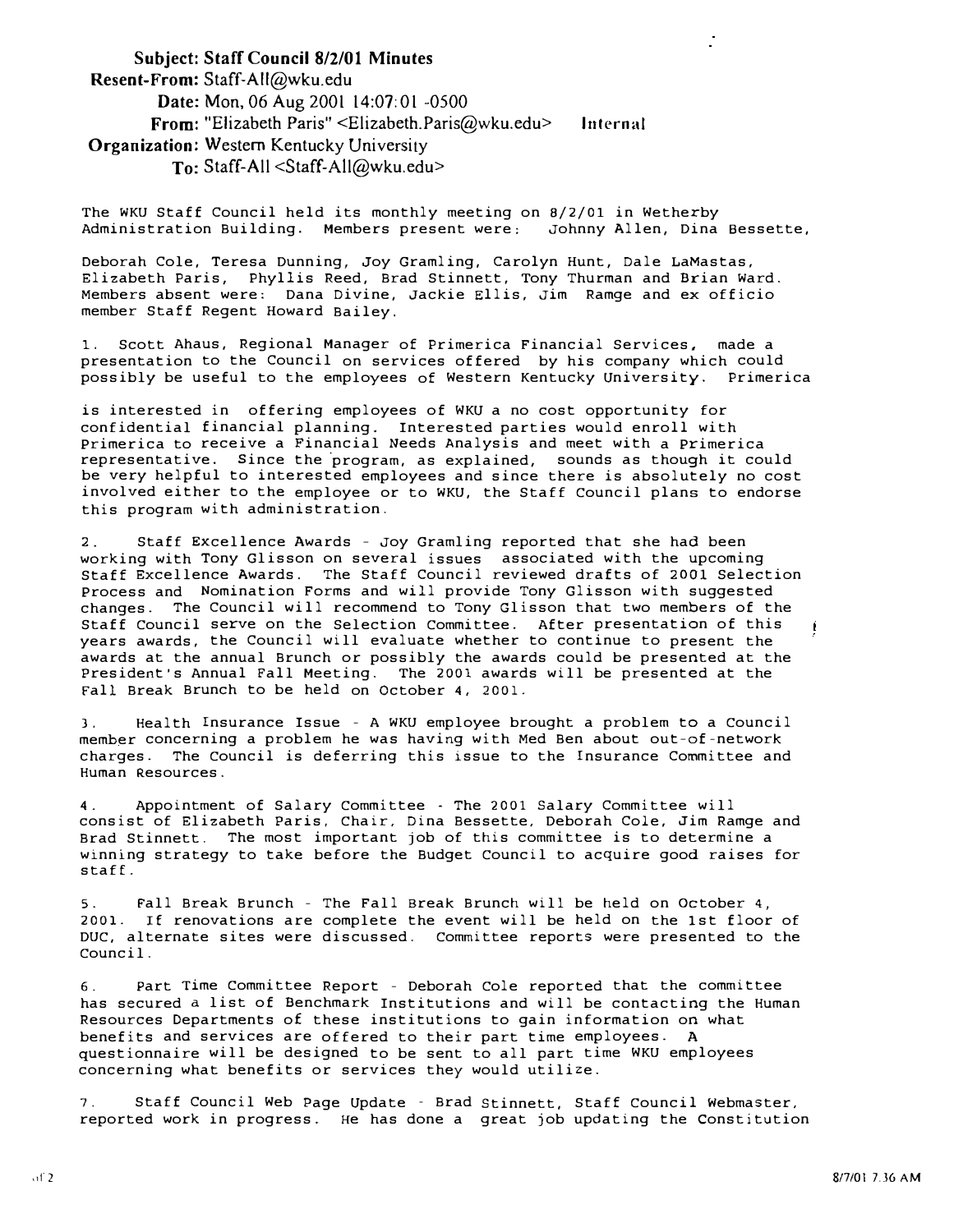& By Laws, Meeting Agendas, Meeting Minutes and Accomplishments. Pages under construction include Membership, Organizational Chart and Announcements. Visit the Staff Council Web Site at http://www.wku.edu/staffcouncil.

8. On-line Staff Council Elections - Elizabeth Paris reported having talked

with Dr. Richard Kirchmeyer and Gordon Johnson about conducting Staff Council

elections on line. There should not be a problem getting this project up and running prior to April, 2002, elections. Gordon Johnson will be invited to the next meeting for discussion on specifics of this project.

9. Dependent Discount - A question was raised to council members concerning

if a husband and wife both are employed at Western, does their dependent child get the benefit of both their discounts thereby granting full tuition discount? This would be somewhat similar to the cross referencing for health<br>insurance. Joy Gramling will investigate further with appropriate Joy Gramling will investigate further with appropriate administration and report back to Council. Benchmark Institutions will be surveyed concerning what type of tuition discounts are given to their employees.

10. Treasurers Report presented by Johnny Allen. Johnny reported that as of 6/30/01 the Staff Counc�l account had a balance of \$49.44 out of an original budget of \$2,700.00. Expenses were associated with the Fall Break Brunch held in October of 2000.

11. Other Business - The issue of daycare for children of employees was discussed. Information about this issue will be gathered from Benchmark Institutions and a report will be forthcoming. Also discussed was whether employees have a choice of retirement plans when initially employed at WKU. Tony Thurman will investigate this issue and report back to the Council.

The meeting adjourned at 11:55 a.m. The Staff Council meets again September 6, 200', in Tate Page Hall, room 421.

The Staff Council wants to hear from you. Do you have a question, concern or comments? You can now email the Staff Council: staffcouncil@wku.edu

The Staff Council Minutes, Constitution and By-laws are posted on the Staff Council Web Page at: http://www.wku.edu/staffcouncil.

Business Coordinator Western Kentucky University Information Technology

-"�-����-

 $\sim$  10  $-$  100  $-$ 

 $\sim$  .  $\sim$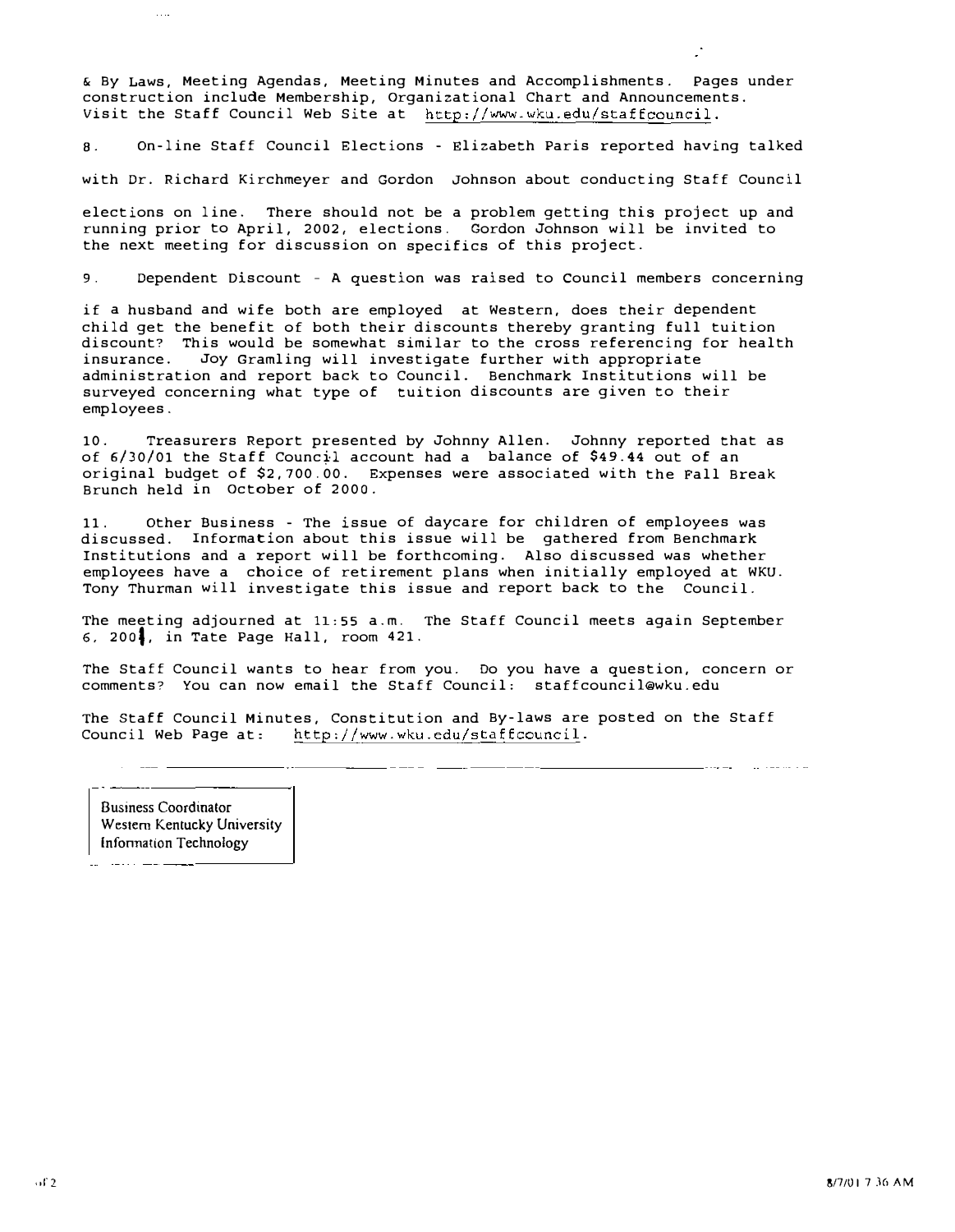Jim Ramge.

#### Subject: Staff Council 9/6/01 Minutes Resent-From: Staff-AlI@wku.edu Date: Fri, 07 Sep 2001 14:41:55 -0500 From: "Elizabeth Paris" <Elizabeth.Paris@wku.edu> Organization: Western Kentucky University To: Staff-All <Staff-AlI@wku.edu> Internal

The WKU Staff Council held its monthly meeting at 9: 00 a.m. on 9/6/01 in Tate Page Hall. Members present were: Deborah Cole, Dana Divine, Teresa Dunning, Jackie Ellis, Joy Gramling, Carolyn Hunt, Elizabeth Paris, Phyllis Reed, Brad Stinnett, Tony Thurman, Brian Ward and ex officio member Staff Regent Howard Bailey. Members absent were: Johnny Allen, Dina Bessette, Dale LaMastas and

1. Maribeth McBride was introduced to the Council as the new Benefits Manager in Human Resources (replacing Brenda Keith). Maribeth comes to Western from Eastern Kentucky University where she served in a similar position. The Council looks forward to working closely with Maribeth on issues dealing with employee

benefits.

2. Health Insurance for 2002 was discussed. Len Kogut, Chair of the Insurance Committee, provided some insight on the decisions that were made by the Insurance Committee. Members of the Staff Council questioned the fact that flexible accounts for employees that waived health insurance were reduced by 50%. Len Kogut

responded that the Insurance Committee felt this was a necessary step for the University to begin building an Insurance Reserve Fund. The Staff Council has three members on the Insurance Committee, Joy Gramling, Tony Thurman and Johnny Allen.

3. There was discussion about Staff Council representation on the University Budget Council which will begin building the budget for 02-03 later this fall. More information will be forthcoming.

4. Howard Bailey, WKU Staff Regent, reported to the Council on items of interest from the Board of Regents. Items of discussion included property acquisition and renovation of Diddle Arena.

5. Update on Dependent Tuition Discount - As was reported in minutes from the August meeting, the Council is investigating the possibility of cross referencing when it comes to the Dependent Tuition Discount. Joy Gramling sent a letter on behalf of the Staff Council to Tony Glisson, Human Resources Director, asking him to pursue this matter through administrative channels. The Council will follow up on this issue.

6. E-mail access for all Staff Council members - There are still two members of the Staff Council that do not have e-mail access. Since all communication is done via e-mail, it is imperative that all Council members have e-mail access. Dr. Richard Kirchmeyer, VP for Information Technology, will be contacted concerning a possible solution.

7. Preparation for Dr. Ransdell's meeting with Council on October 11 - The Council will meet with President Ransdell and bring concerns/suggestions to his attention on October 11. Some suggestions for topics were discussed but will be finalized at special called meeting on September 18.

8. Fall Break Brunch - The Fall Break Brunch will be held at 9: 00 am on October 4, 2001, in Downing University Center. The Promotions Committee will be sending out brochures and e-mail to staff employees with further details.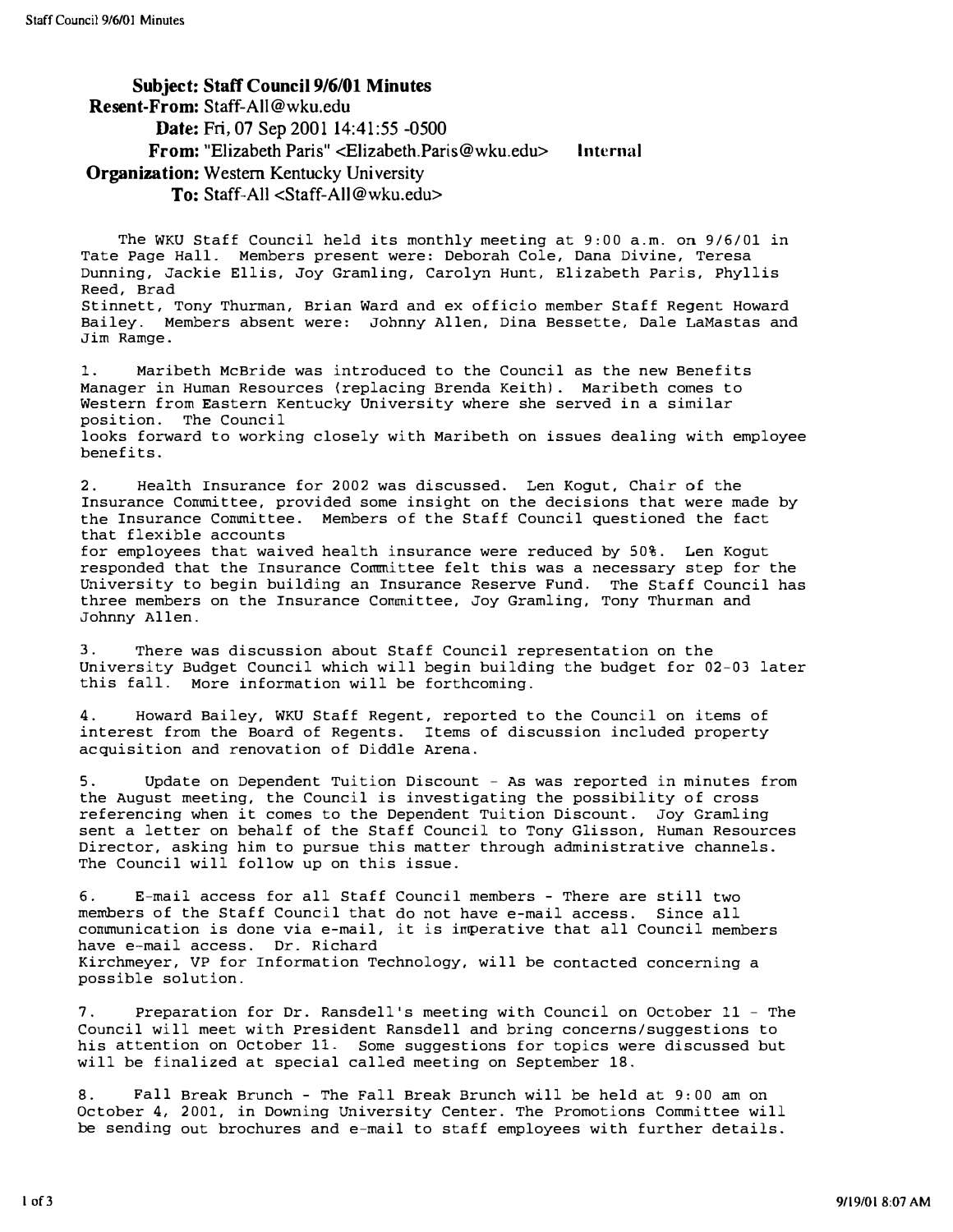9. Brad Stinnett, Staff Council Web master, reported that e-mail links will soon be available from the Staff Council web page as well as other enhancements currently under construction.

The meeting adjourned at 12:15 p.m. The Staff Council will have a special called meeting on September 18 in Potter Hall to finalize preparations for the Fall Break Brunch and prepare for meeting with the President on October 11. The next regular monthly meeting of the Staff Council will be held on October 11 in Wetherby Administration Building.

The Staff Council wants to hear from you. Do you have a question, concern or comments? You can now e-mail the Staff Council: staffcouncil@wku. edu

The Staff Council Minutes, Constitution and By-laws are posted on the Staff Council Web Page at: http://www.wku.edu/staffcouncil.

Business Coordinator Western Kentucky university Information Technology <elizabeth.paris@wku.edu> 1 Big Red Way 203 Wetherby Administration Building Bowling Green KY 42101 Additional Information: Fax: 270-745-6577 Work: 270-745-6514

Last Name Paris First Name Elizabeth Version 2.1

Business Coordinator Western Kentucky University Information Technology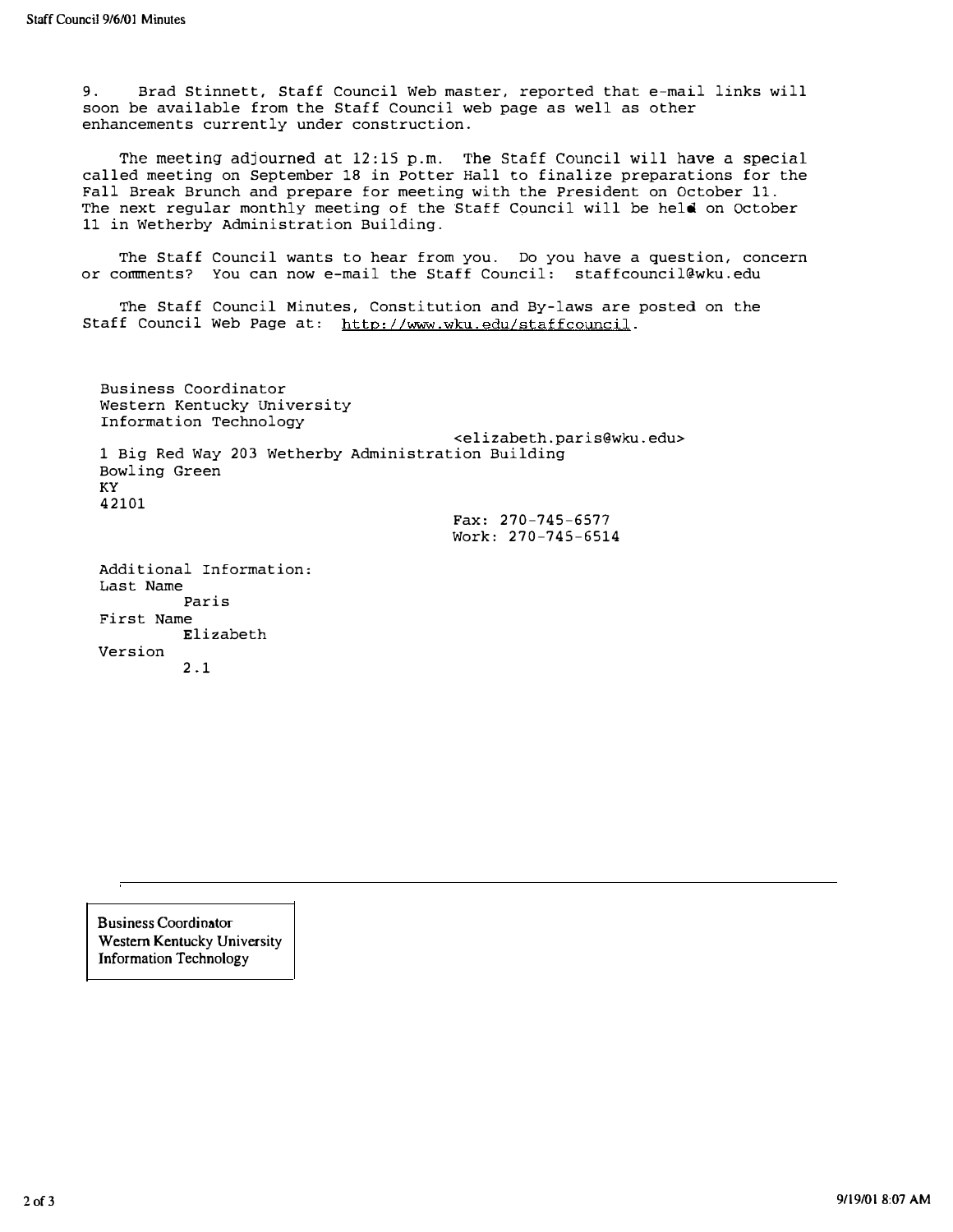Subject: 9118/01 Staff Council Minutes Resent·From: Staff·AlI@wku.edu Date: Fri, 21 Sep 2001 09:04:51 -0500 From: "Elizabeth Paris" <Elizabeth.Paris@wku.edu> Internal Organization: Western Kentucky University To: Staff-All <Staff·AlI@wku.edu>

The WKU Staff Council held a special called meeting on 9/18/01 in Potter Hall. Members present were: Johnny Allen, Deborah Cole, Dana Divine, Teresa Dunning, Jackie Ellis, Joy Gramling, Dale LaMastas, Elizabeth Paris, Jim Ramge, Phyllis Reed, Brad Stinnett, Brian Ward and ex officio member Staff Regent Howard Bailey. Members absent were: Dina Bessette, Carolyn Hunt and Tony Thurman.

1. Final preparations are being made for the Fall Break Brunch to be held in Downing University Center on October 4, 2001, from 9;00 a.m. to 11;00 a.m. updates were given by the various committees. Brochures will be sent out to all staff within a week with more details.

2. Dr. Gene Tice, Vice President for Student Affairs, met with the Council to discuss various staff issues. The discussion included developing a strategy for effective staff representation on the university Budget Council. We also discussed with Dr. Tice our questions/concerns with regard to personnel policies including employee evaluations, the manner in which raises are given, position upgrade processes, etc. We had a lengthy discussion with Dr. Tice about these issues. He was receptive to our concerns/questions. More information will be forthcoming.

Finalized issues to discuss with President Ransdell at our October 11, 2001, meeting. Issues to be discussed include staff salaries/benefits, part time issues, addition of second staff representative to Budget Council, etc.

4. The Council had discussions concerning Primerica Financial Services offering employees of WKU a voluntary no cost opportunity for confidential financial planning. A presentation was made by the company at our August, 2001, meeting. The Council voted on a resolution to ask Human Resources to allow Primerica the opportunity to offer their services to employees during insurance/benefit open enrollment.

The meeting adjourned at 11:20 a.m. The next regular monthly meeting will be held on October 11 in Potter Hall.

The Staff Council wants to hear from you. Do you have a question, concern or comment? You can now e-mail the Staff Council: staffcouncil@wku.edu

The Staff Council Minutes, Constitution and By-laws are posted on the Staff Council Web Page at: http://www.wku.edu/staffcouncil.

Business Coordinator Western Kentucky University Information Technology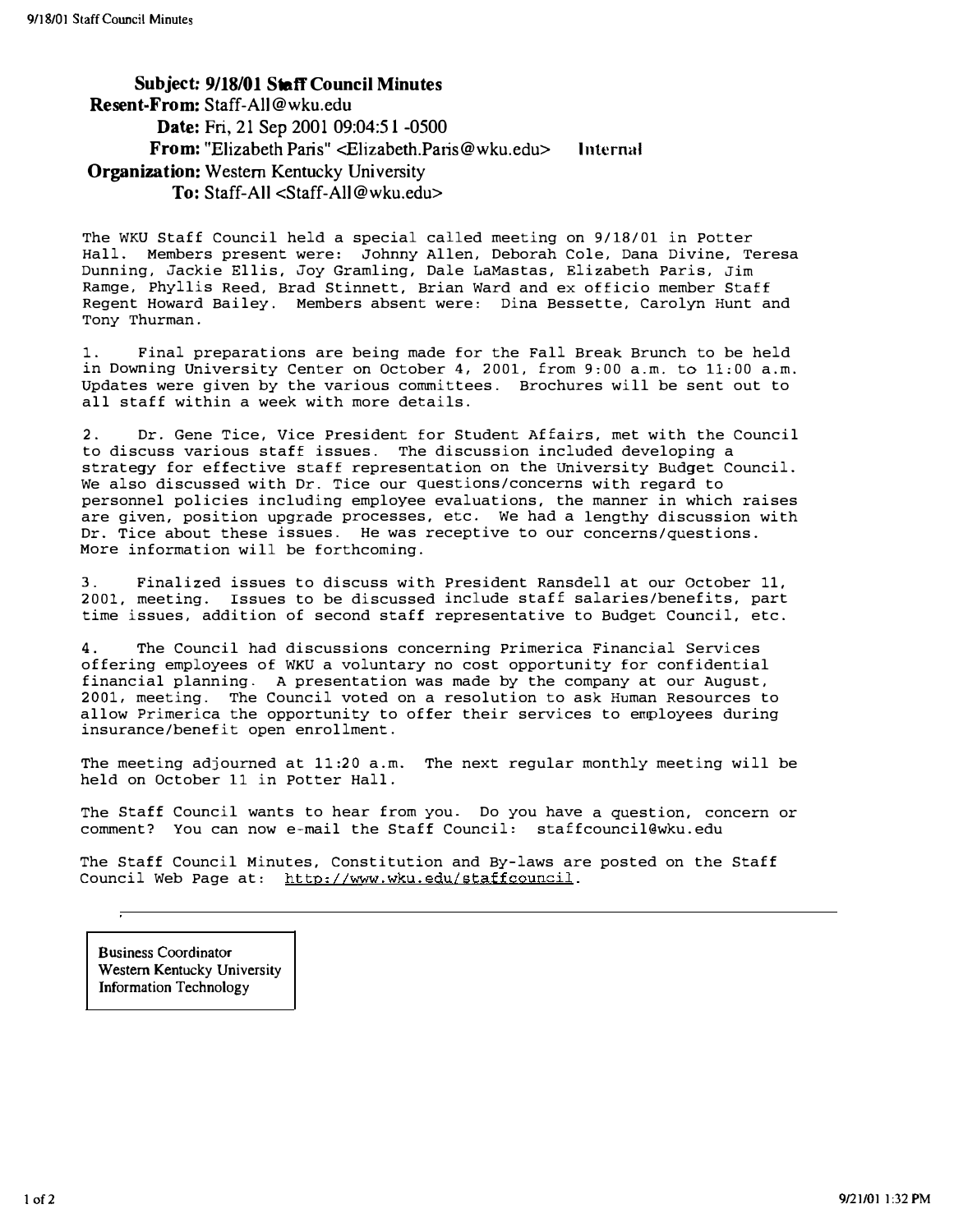## Subject: 10/11/01 Staff Council Minutes Date: Sun, 14 Oct 2001 17:38:02 -0500 From: Elizabeth Paris <Elizabeth.Paris@wku.edu> **Organization:** Western Kentucky University To: Staff-All <Staff-All@wku.edu>

The Staff Council held its regular monthly meeting at 8:30 am on 10/11/01 in the Regents Room, Wetherby Administration Building. Members present were: Deborah Cole, Dana Divine, Teresa Dunning, Joy Gramling, Carolyn Hunt, Dale LaMastas, Elizabeth Paris, Jim Ramge, Phyllis Reed, Brian Ward and ex officio member Staff Regent Howard Bailey. Members absent were: Johnny Allen, Dina Bessette, Jackie Ellis, Brad Stinnett and Tony Thurman. President Gary Ransdell also attended the meeting at the request of the Council to discuss various issues.

- Discussion with President Ransdell President Ransdell provided information and insight on the State of Kentucky budget deficit and how it will impact Western. He provided information on 2002-2003 legislative budget priorities for WKU which were presented to the Council on Post Secondary Education this month. Personnel issues were alsodiscussed including part-time salaries/benefits, raise pool for 02-03, policies and procedures regarding staff position upgrades, health insurance and dependent student tuition discount. We appreciate President Ransdell taking time fromhis busy schedule to meet with the Staff Council and look forward to meeting with him periodically to discuss issues affecting staff.
- Final assessment of 2001 Fall Break Brunch Overall the response to the 2001 Fall Break Brunch has been overwhelmingly positive. A few suggestions will be taken into consideration when planning next years brunch. Thank you notes will be sent out to those who made donations for prizes, Facilities Management personnel who assisted in the setup, and others who helped make this years brunch a great success. Pictures from the Brunch are on the Staff Council web page at http://www.wku.edu/staffcouncil. Hope you all enjoyed!!
- Report from the Staff Leadership Committee The Committee has been working on guidelines, funding, etc. We hope this program can be implemented in the near future. More infonnation will be provided as it becomes available.
- Review/update Staff Council By Laws This agenda item was deferred until our November meeting. Council members are to review and bring a copy of by laws to next meeting for discussion.
- Finalize Budget Council representative issue The practice in the past has been that the Chair of the Staff Council serve on the University Budget Council. A motion was made and seconded stating "In lieu of automatically sending the Chair of the Staff Council as the representative to the Budget Council, the Staff Council should send the most qualified member to serve on the University Budget Council." The motion passed. A motion was then made and seconded to nominate Elizabeth Paris as the Staff Council representative to the University Budget Committee. Motion passed unanimously. The Staff Council had made a request to the President to have an additional staff member on the 8 member University Budget Council. The President denied the request.
- Salary Committee Report The Salary Committee met with Tony Glisson earlier this month to discuss issues concerning staff compensation. The Committee is working on researching issues relating to Market Value Adjustments, longevity increases, part-time salarylbenefits issues and will present our recommendations to the Staff Council and the University Budget Council.
- Health Insurance Financial Report At the request of a University staff member, the Staff Council asked the University Insurance Committee to provide the University community with a yearly financial status report on the WKU Health Insurance Program. As the requesting staff member pointed out, with this being a self funded program, we are all stockholders in the program and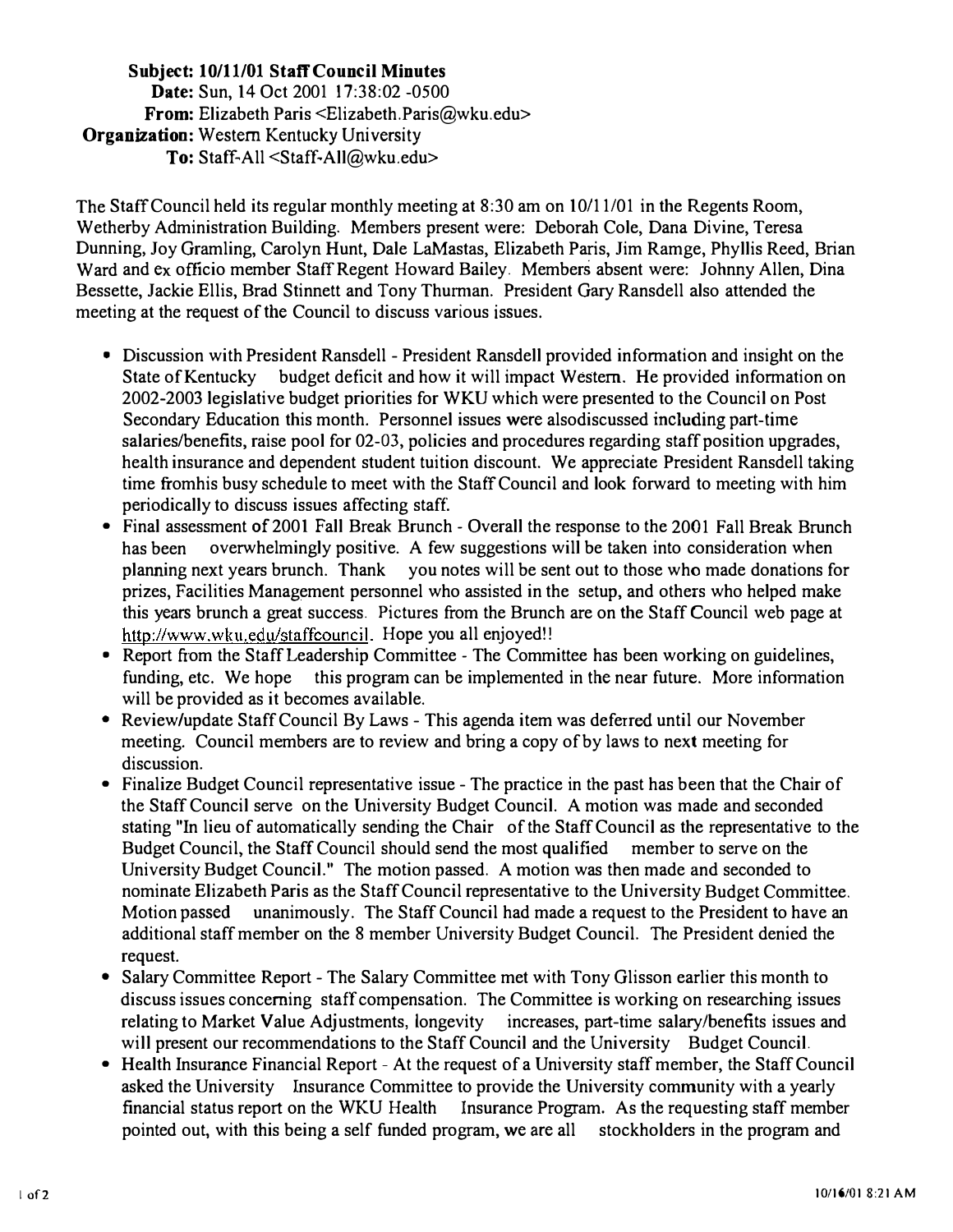therefore should be provided a yearly financial status report. The University Insurance Committee will work on a financial report to be given to the University community .

• Replacement member for Jim Ramge - Jim Ramge will be leaving the University and therefore vacating his Staff Council seat. As stated in the Staff Council by-laws, "vacancies shall be filled by the runner up in the respective category of the most recent election". Human Resources researched the results of the most recent election and provided the Staff Council with runner up information. Lynne Swetmon will he replacing Jim Ramge on the Staff Council. Thanks to Jim for all his hard work on the Staff Council and Good Luck to him in his new endeavors.

The meeting adjourned at 11:00 am. The next regular monthly meeting will be held on November 1, 2001 in Facilities Management Conference Room.

The Staff Council wants to hear from you. Do you have a question, concern or comment? You can now e-mail the Staff Council: staffcouncil@wku.edu

The Staff Council Minutes, Constitution and By-laws are posted on the Staff Council Web Page at: http://www.wku.edu/staffcouncil.

Business Coordinator Western Kentucky University Information TeChnology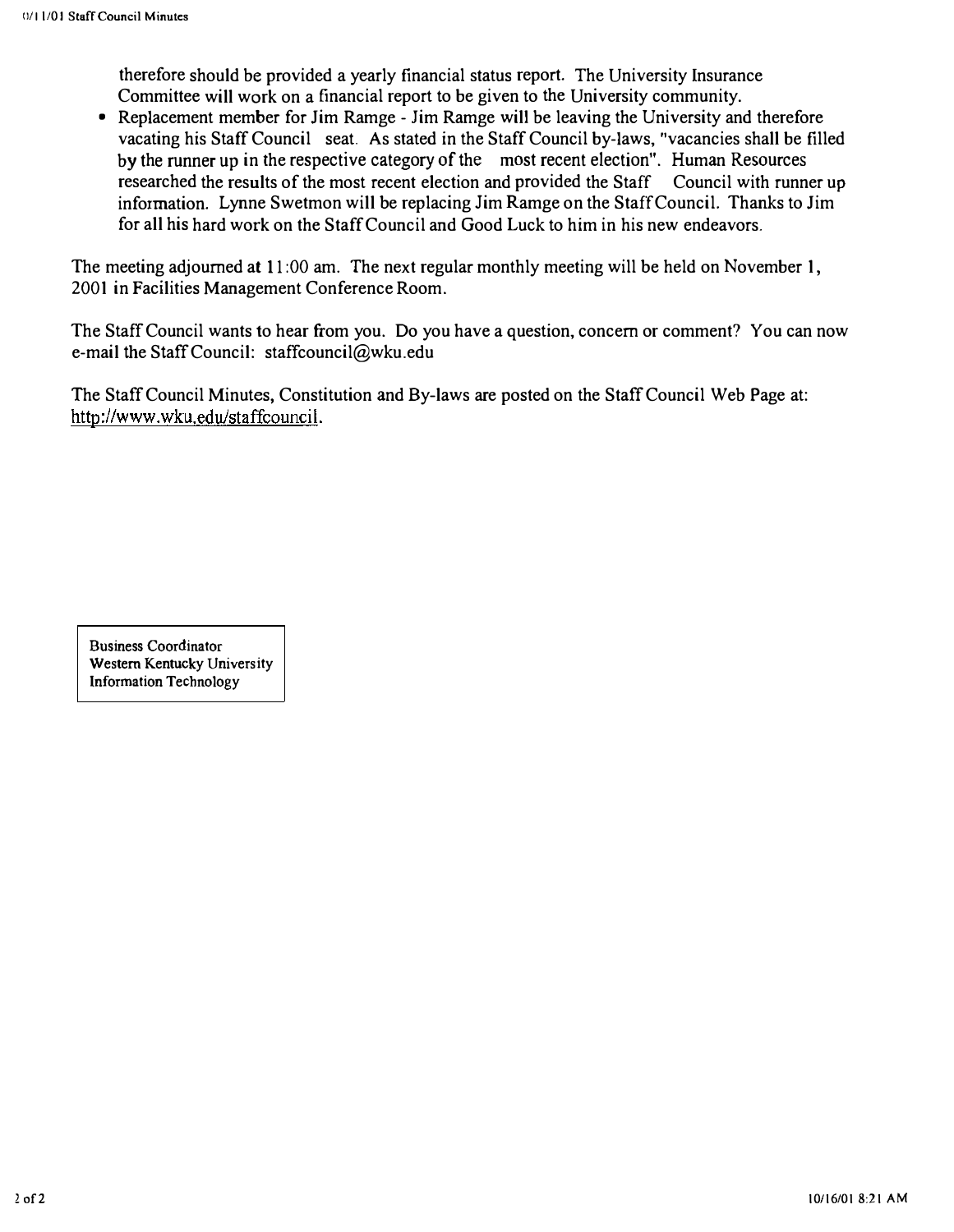## Subject: Staff Council 11/1 Minutes Date: Fri, 02 Nov 2001 14:17:22 -0600 From: Elizabeth Paris <Elizabeth.Paris@wku.edu> Organization: Western Kentucky University To: Staff-All <Staff-All@wku.edu>

The Staff Council held its regular monthly meeting at 9:00 am in Facilities Management conference room. Members present were: Jackie Ellis, Joy Gramling, Carolyn Hunt, Dale LaMastas, Elizabeth Paris, Lynne Swetmon, Brad Stinnett, Brian Ward and ex officio member Staff Regent Howard Bailey. Members absent were: Johnny Allen, Dina Bessette, Deborah Cole', Dana Divine, Teresa Dunning, Phyllis Reed and Tony Thunnan. The Staff Council wishes to welcome our newest member, Lynne Swetmon (replacing Jim Ramge).

- Regents Report Howard Bailey gave an update on issues discussed at the Board of Regents October meeting. Issues of interest to the Staff Council include the reorganization of Institutional Advancement and the Annual Financial Report.
- Shared Medical Leave Program Maribeth McBride, Benefits Manager in Human Resources, was present at our meeting to discuss the Shared Medical Leave program. It was reported that the Shared Medical Leave Committee has received two requests for medical leave and has met and made a decision on each case. Since this program was at the recommendation of the Staff Council, Maribeth wanted to discuss with the Council some issues that have surfaced. Wording of the policy was discussed as well as application process and maximum days an employee could draw from the Medical Leave Bank.
- Staff Council By-Laws When looking at the membership of the Staff Council, it came to our attention that 11 of the 15 current members will be rotating off of the Staff Council next June. This number is way to high if we are to ensure continuity and effectiveness of the Staff Council. Two of four Professional Non Faculty seals will be available. Three of four Secretarical/Clerical seats will be available. Four of four Technical/Skilled seats will be available and two of two At-Large seats will be available. The By-Laws were designed so that about half of the membership would rotate off each year; however, because of various reasons elected representatives didn't complete their tenns and were replaced early and finally after several years this problem has surfaced. Article I, Section 4 of the Staff Council By-Laws state "Each Staff Council representative should serve a two-year term with the ability to serve a consecutive two year term". Article I, Section 5 of the Staff Council By-Laws state "In the event of multiple vacancies, the Staff Council reserves the right to pick the most appropriate measure in which to fill those vacancies." The Staff Council has voted, for the upcoming election only, when the representatives are elected next April, five of those elected will serve three year terms and six of the elected representatives will serve two-year tenns. The five representatives elected with the most votes will be assigned the three year tenns. By adjusting the tenn limits for this one !1me only, the membership should get back to a reasonable number of vacant seats each year.
- Treasurer's Report In the absence of Treasurer Johnny Allen, Elizabeth Paris reported that after expenses for the Fall Break Brunch, the Staff Council account has \$165.50 available balance.
- Staff Leadership Program update Joy Gramling reported talking with Gene Tice, Vice President for Student Affairs, concerning this issue. The Staff Leadership Program would help develop personal leadership skills through a year long series of classes covering such topics as communicating assertively, working with a team, priority/time management and habits of successful people. Any staff member would be eligible to apply for the program and participants would be selected based on future potential rather than on past accomplishments. Up to 25 staff members would be in the leadership class in the first year. Dr. Tice will be taking this concept to the Administrative Council in the next few weeks. We hope to get this program up and running in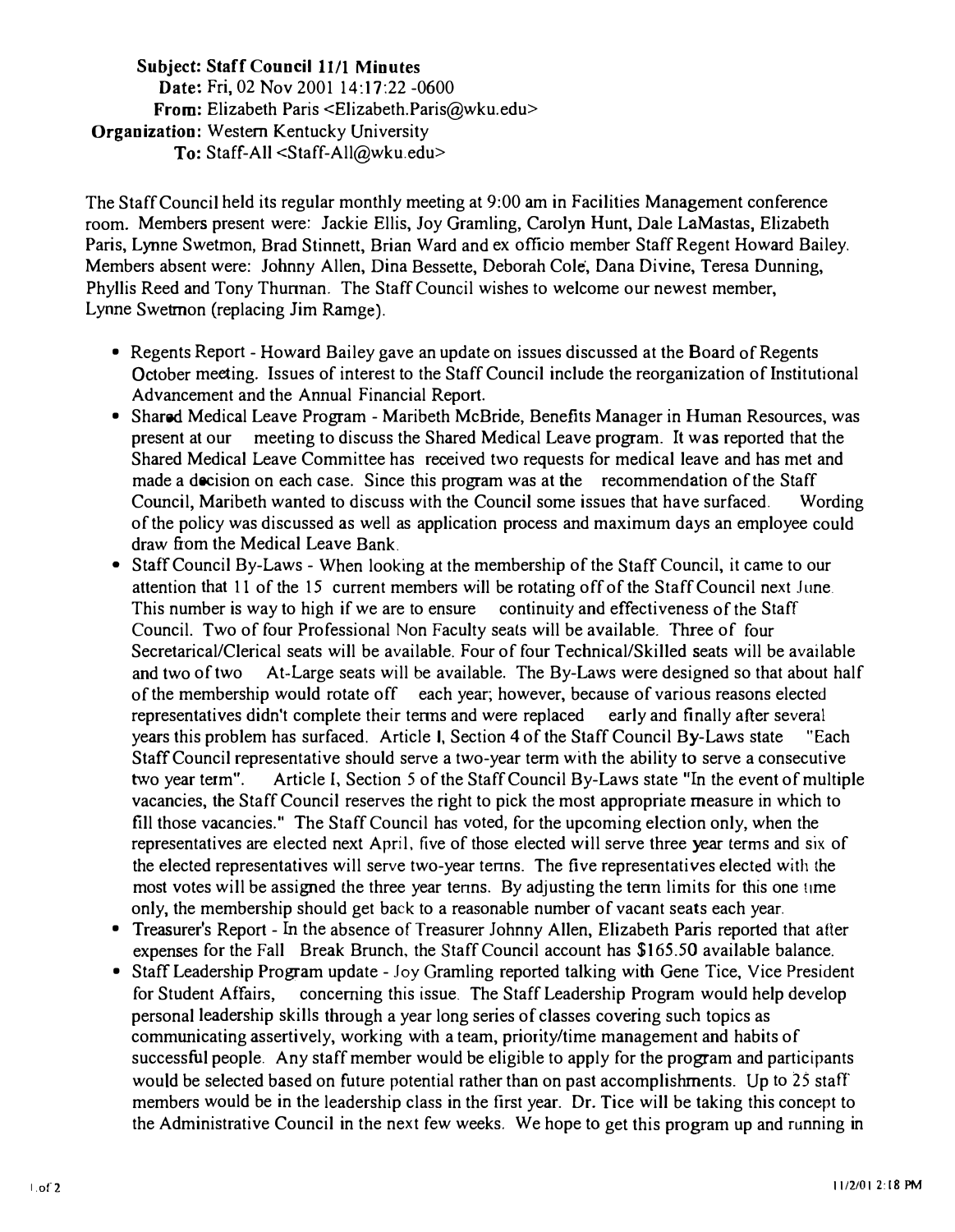January, 2002. More information will be forthcoming.

- Web Masters report Brad Stinnett, Staff Council Web Master, reported the on-going work that is being done to the Staff Council Web Page. He has some exciting plans in mind for our web page. Access the Staff Council web page at http://www.wku.edu/staffcouncil.
- Other Business The Staff Council at the August, 2001, meeting brought up the fact that when both husband and wife work at WKU, with the current policy, their dependent child is granted only one of their tuition discounts. The Council inquired as to why this benefit is not cross referenced in the same way as health insurance thereby granting full tuition discount if both husband and wife both work at WKU. Human Resources is looking into ways to move forward with this issue. More information to come.

The meeting adjourned at 11 :45 am. The next regular monthly meeting will be held on December 6 in Academic Complex.

The Staff Council wants to hear from you. Do you have a question, concern or comment? You can now e-mail the Staff Council: staffcouncil@wku.edu

The Staff Council Minutes, Constitution and By-laws are posted on the Staff Council Web Page at: http://www.wku.edu/staffcouncil.

Business Coordinator Western Kentucky University Information Technology